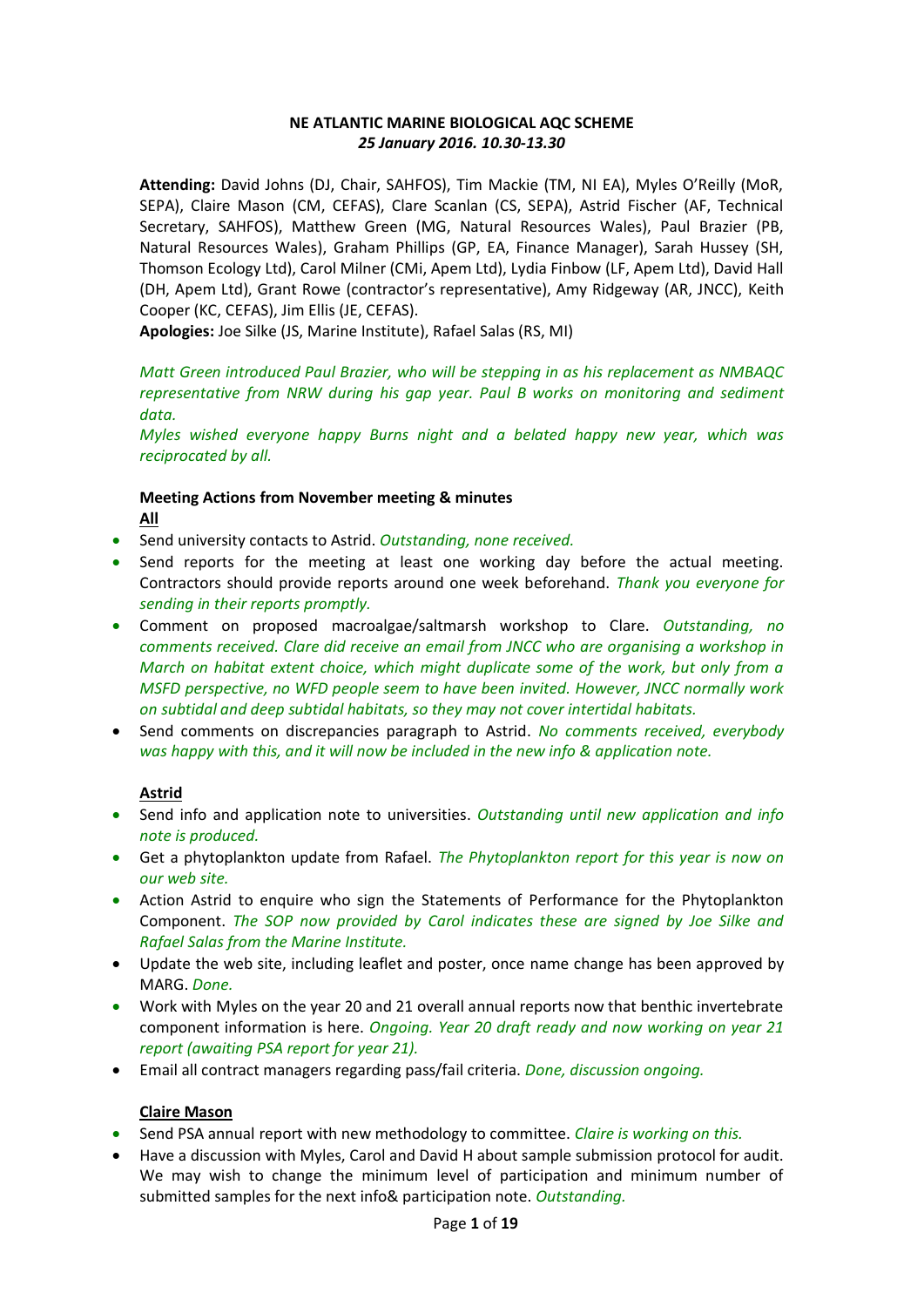• Flag up the asbestos issue in the PSA protocol. *Claire is working on this.*

## **David H./Carol**

- Send more details about participants' abuse in OS module to Myles. *Done.*
- Have a discussion with Myles and Claire about sample submission protocol for audit. We may wish to change the minimum level of participation and minimum number of submitted samples for the next info& participation note. *Ongoing, with a view to update the protocol for next year's submissions.*
- Send the year 21 LR data to Myles. Action David H to find out from participants if they would agree to a fuller report for this current year- if agreed- Action Myles and David H to advance LR report. *Done.*
- Investigate phenoxytol as a substitute for alcohol preservation. *Action no longer required, as TNT are not charging extra for transport of IMS samples.*

# **Clare S**

- Discuss if the saltmarsh ring test could be an NMBAQC field test instead of a photo exercise with Tina. *Awaiting reply from Tina.*
- Look into guidance protocol and the financially viability of a Saltmarsh ring test (with EA). *Awaiting reply from Tina.*
- Further expand on the requirements where we think we may be lacking on ISO 17043 and all contract managers to further expand on this. *Ongoing.*
- Clarify: was the administrative error causing the sending of the wrong tests our error or was it the error of the Environment agency? If it was our error, are there now measures in place that this won't happen again in the future? *Post meeting note: This was an EA administrative error. The EA should have put something in place to ensure this doesn't happen again.*
- Explain further what is meant with the WFD guide for the RSL. *Post meeting note: Myles is confusing the list with the ID guide. The list is finalised, but we were thinking to update the ID guide for the RSL only, as this is what most agencies are using. There is no funding available to do updates, so it is still under consideration.*

# **Grant**

• To follow deep sea monitoring within JNCC up with Paul Whomersleyand also to find out if Craig is willing to give a presentation on this matter. *Craig is willing to have a discussion at our April NMBAQC meeting. Craig has spoken to the oil and gas extraction industry, who agree there is a definitive need for good QA. There is a lot of support for expanding the QA protocol. Dave H. said that in terms of auditing there should not be a problem, but that it should probably be run as an additional test (not included in the standard ring test). Grant has also been in contact with Amy and Paul W, it is their department that is responsible for the deep-sea monitoring, although a different department does the actual monitoring itself. Craig has got specimens for us to use, and David Hall said he may include some in the next ring test. Action David H and Grant to arrange this.*

# **Myles**

- Talk to his colleagues to ensure that NMBAQC participation queries from SEPA get resolved internally. *Myles has informed the aquaculture department that a list of participants is now available on our web site.*
- Send his comments on QA proposal for the Regional Seabed Monitoring Programme to Keith. *Done in November.*
- Circulate information about CMAs and participants to Tim, Keith and Matt and to draft a formal response to pass/fail query together. *Myles has sent detailed responses to the*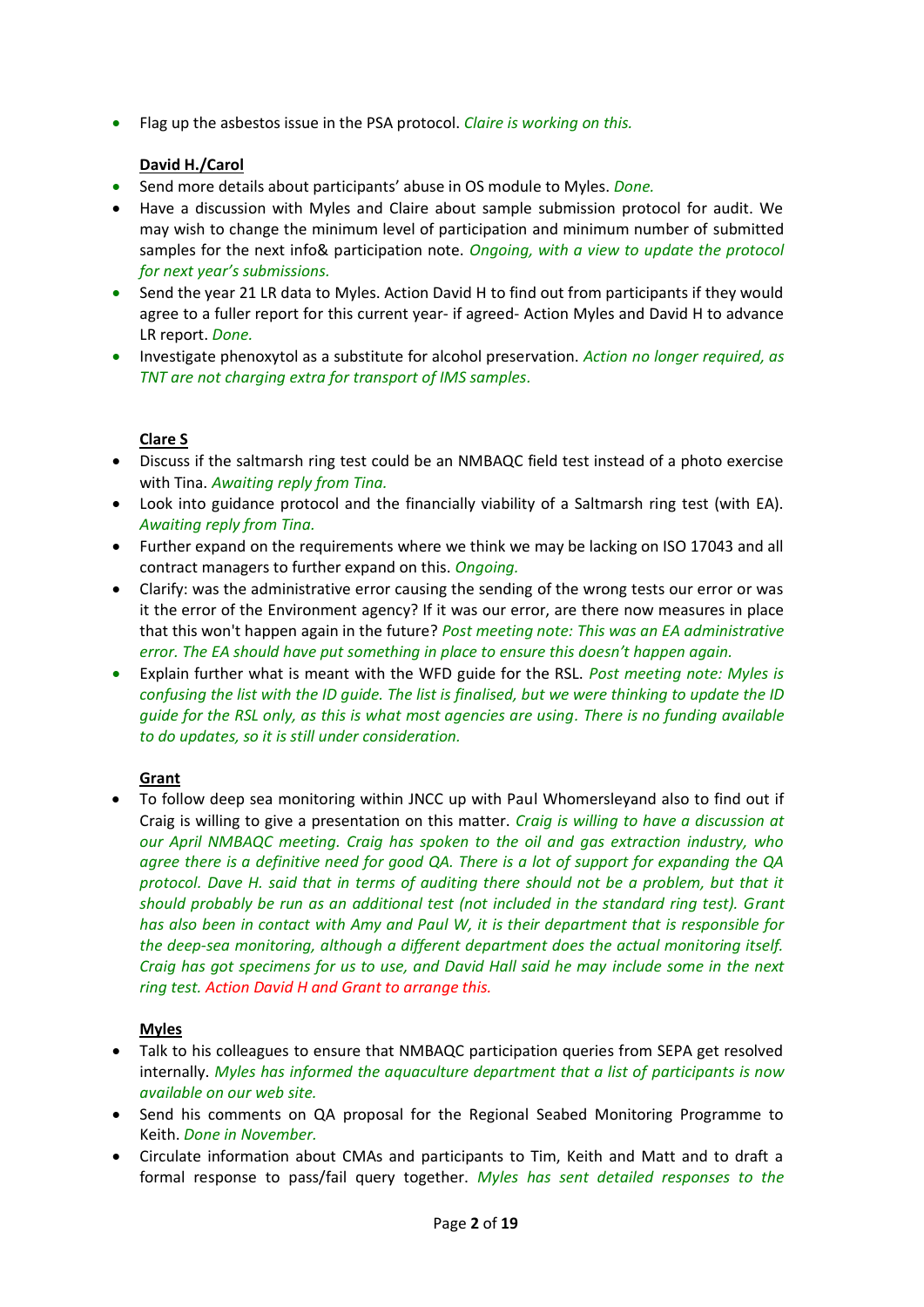*contractor's queries and Grant has forwarded these on. Should we keep a record of these responses? Action Myles to forward response to Astrid.*

- Have a discussion with Myles, Carol, David H and Claire about sample submission protocol for audit. We may wish to change the minimum level of participation and minimum number of submitted samples for the next info& participation note. *Ongoing.*
- Draft response to query from contractor regarding LR test results (value for money). *As above.*
- Work with Astrid on the year 20 and 21 overall annual reports now that benthic invertebrate component information is here. *Ongoing, a draft for year 20 has been produced and now working on year 21.*

## **Paul W/ Amy**

- Find out who is responsible for the deep sea monitoring within JNCC. *Done, see above.*
- Catch up with Tim on what materials have already been collected for a future epibiota ring test and discuss a way forward. *Ongoing.*
- Send a few lines on what he thinks is the way forward for a future epibiota ring test. *Outstanding.*

## **Graham**

- Look into pricing of fish component for next year. *There is scope for dropping the price a little to encourage IFCA participation next year.*
- Get the current Technical Secretary contract extended to March 2016. *This is near completion.*
- Talk to Roger Proudfoot and find out what is happening regarding fish monitoring within EA. *The EA does wider inhouse training as well as other courses (e.g. the IFM workshop). The reason for the inhouse training is to suit the flexibility needed for EA staff to attend and the reduced costs.*

## **Tim**

• Catch up with Paul W on what materials have already been collected for a future epibiota ring test and discuss a way forward. *Ongoing.*

## **David J.**

• Investigate what QUASIMEME will do for us and to find out if we have funding for the secretariat for next year. *Email sent to Roger Proudfoot 5th January, no reply received as yet.*

## **Sarah**

- Remind people of deadlines for fish component. *Everyone gets an email one week before the deadline.*
- Discuss with Jim possibility of pass/fail criteria. *Done, see AOB.*

## **Minutes of the last meeting**

*November meeting minutes were approved.*

## **Epibiota update**

Since the last meeting a round of comments has been received on the new interpretation guidelines. JNCC are hoping to finalise the paper by the end of February. Joe Turner, who has been leading on the guidance up until now, will be leaving JNCC by the end of this week. Now that we have operational and interpretation guidelines, QA guidelines would seem like the next logical step. We would still need to decide on criteria for what is a pass/ fail in epibiota monitoring, and the Google Group set up for this would be a good starting point.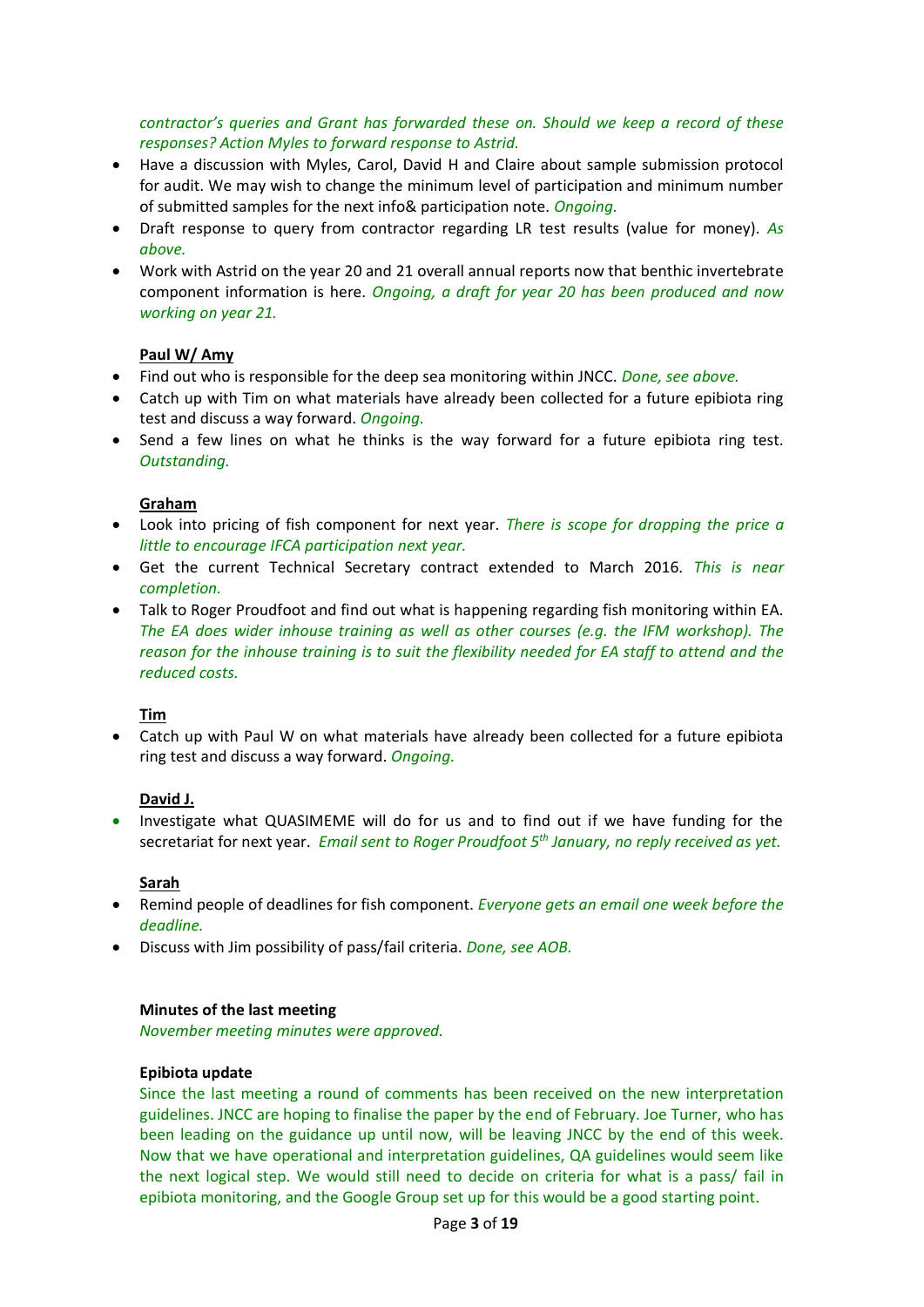It was suggested to send out actual footage, ask for individuals to submit footage and supporting material, including biotope classification. The labs submitting the footage will have an advantage, as they will know what biota is there on their own patch. We could then send out a small ring test with several pieces of footage and a species list to choose from. We could look at the abundance of several key species, and whether participants can distinguish between a nephrops burrow and other openings that may look similar (e.g. openings to certain type of decapod burrows).

Tim mentioned that the feedback from the last Epibiota workshop showed that the majority of people are looking for training. The current guidelines will help, and also specifics. Rohan Holt has been really good at creating some clips which highlight species that need to be identified.

Matt Green is also happy to tell his colleagues about this. Action Amy to speak to Paul W about organising a small photo or video test together with Committee members who have an interest in epibiota. First gauge interest and then send invitation to ringtest. This can then be followed up with a workshop.

## **Phytoplankton update**

This year's exercise has finished and the report is up on our web site. 89 analysts from 39 laboratories took part in this intercomparison exercise. 84 analysts returned sample results and 81 completed the online Hab quiz. There were 4 analysts who didn't pass all the enumeration exercises and a further 2 analysts that needed improvement on the HAB quiz.

Astrid went to the workshop in Denmark last year and spoke with Rafael and his supervisor. The MI is trying to form stronger international partnerships, and is in the progress of updating its Terms of Reference. For UK participants only, this would mean that the certificates could be countersigned by NMBAQC, but only if UK NMBAQC participants should wish this to happen. The MI would not be releasing any confidential information about any participants to NMBAQC unless participants in these labs would be happy with this happening.

## **Priorities from HBDSEG**

In the last HBDSEG meeting the name change for NMBAQC was agreed from National to NE Atlantic. This has now been updated on our web site. Action Astrid to send out the new logo name in HD. The font used is 'TexGyreAdventor'. There were no further issues addressed in the last meeting, HBDSEG is currently focussing on the development of indicators. Queries were raised wether the development of indictors affect what QA components NMBAQC should undertake, as there are currently no QA protocols for cetacean and bird monitoring. It would be good to have better clarity on what HBDSEG expects from us, e.g. subtidal seagrass, how can there be quality control if there is no WFD protocol? Action all to send comments to David J for the next HBDSEG meeting. There has been no further QUASIMEME update.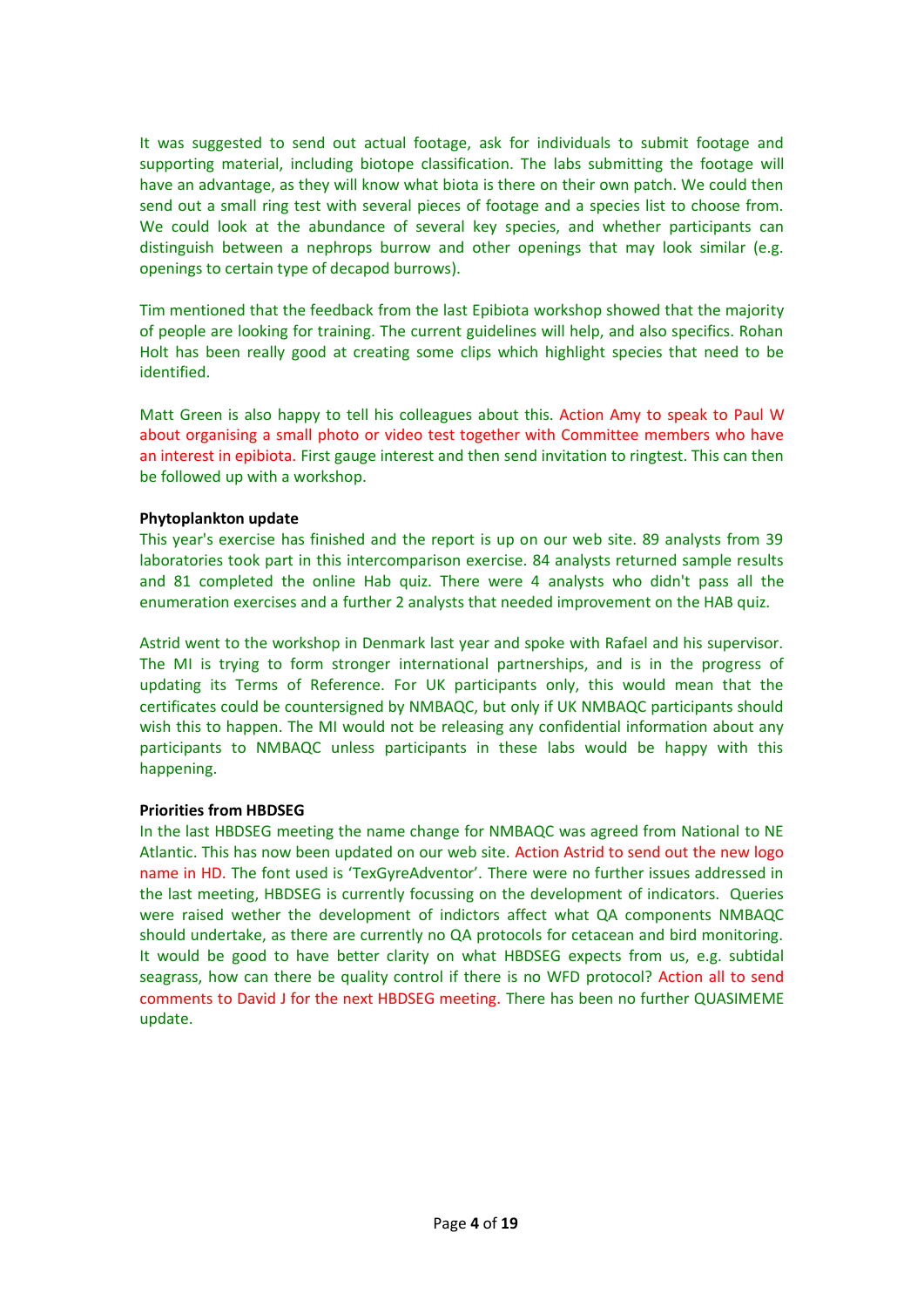# **Contractor's update APEM** *PSA Update*

| 1. Subscriptions |                          |                              |
|------------------|--------------------------|------------------------------|
| LabCode          | PS52/53/54/55            | PS-OS01/02/03                |
| PSA_2101         | $\mathbf{1}$             | $\mathbf{1}$                 |
| PSA_2102         | $\mathbf{1}$             | $\mathbf{1}$                 |
| <b>PSA_2103</b>  | $\mathbf{1}$             | $\mathbf{1}$                 |
| PSA_2104         | (1)                      | (1)                          |
| <b>PSA_2105</b>  | $\mathbf{1}$             | $\mathbf{1}$                 |
| PSA_2106         | $\mathbf{1}$             | $\qquad \qquad -$            |
| PSA_2107         | $\mathbf{1}$             | $\overline{\phantom{a}}$     |
| PSA_2108         | $\mathbf{1}$             | $\overline{\phantom{a}}$     |
| PSA_2109         | $\mathbf{1}$             | $\qquad \qquad \blacksquare$ |
| PSA_2110         | $\mathbf{1}$             | (1)                          |
| PSA_2111         | $\mathbf{1}$             |                              |
| PSA_2112         | $\mathbf{1}$             | $\overline{\phantom{0}}$     |
| <b>PSA_2113</b>  | $\mathbf{1}$             | $\overline{\phantom{0}}$     |
| PSA_2114         | $\mathbf{1}$             | $\overline{\phantom{a}}$     |
| <b>PSA_2115</b>  | $\mathbf{1}$             |                              |
| PSA_2116         | $\overline{\phantom{a}}$ | $\mathbf{1}$                 |
| <b>PSA_2117</b>  |                          | $\mathbf{1}$                 |
| PSA_2118         |                          | $\mathbf{1}$                 |
| PSA_2119         | $\overline{\phantom{0}}$ | $\mathbf{1}$                 |
| PSA_2120         | $\overline{\phantom{0}}$ | (1)                          |
|                  | 14 (15)                  | 8(11)                        |

#### **2014-15, Year 21**

Numbers in brackets indicate labs that subscribed but provided confirmation of non – participation.

## **2. 2014-2015, Year 21 Operations**

Exercises have been distributed in line with the 2014-2015 timetable (available on the scheme website), with slightly delayed circulations of PS54 and PS55. The deadline for PS-OS submission was extended to increase returns. 12 of the 24 samples have not been received, Natural England had paid for the samples to be analysed, but the contractor had failed to hand the samples in. However, this particular contractor did hand in their own samples. For year 22 this contractor has submitted both their own and the CMA samples. A short explanation of problems will be included in the final report.

Returns and results, to date, are summarised in the table below.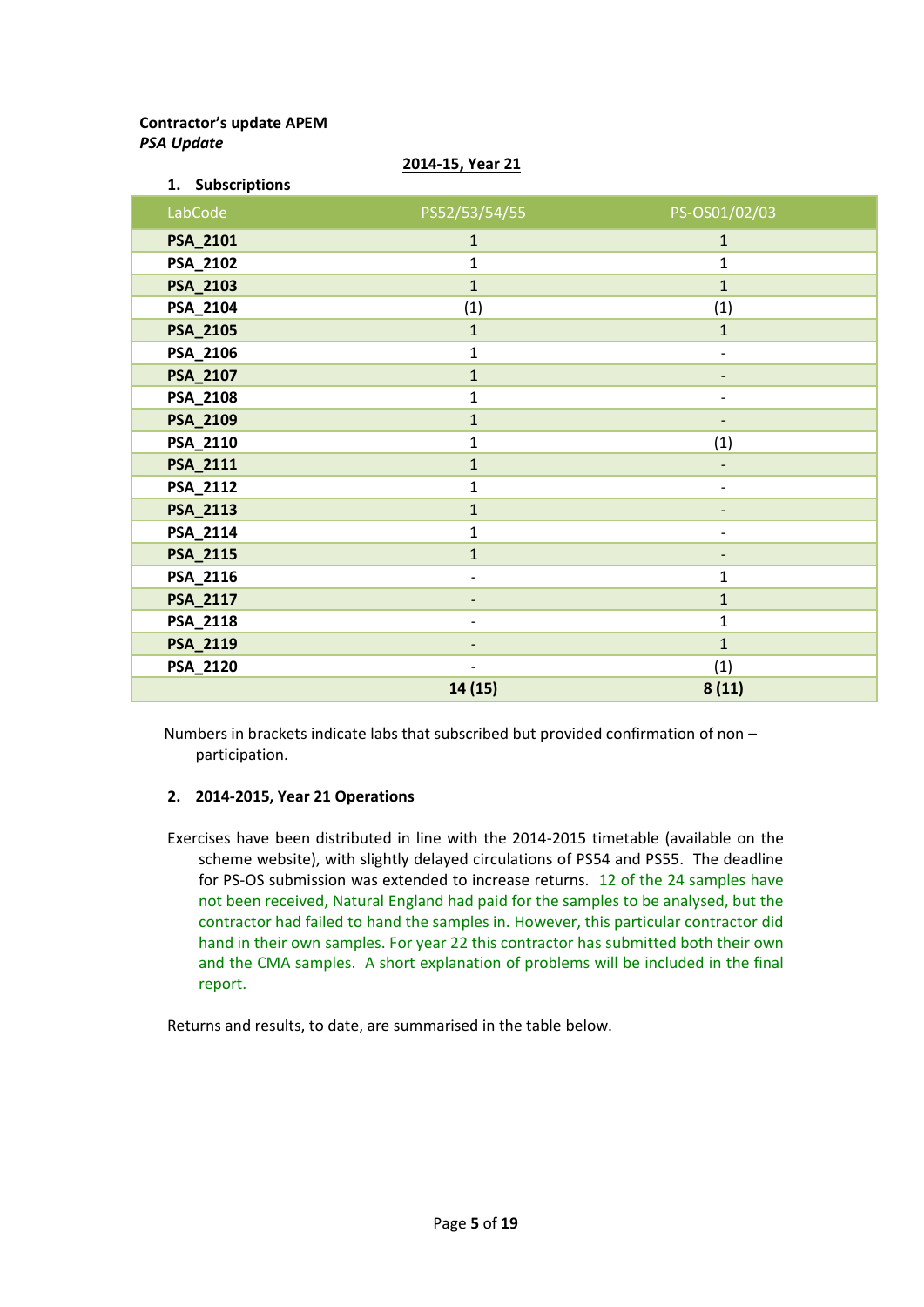| <b>Exercise</b>       | <b>Status</b>                                                                                                                         | <b>Returns / Comments</b>                                                                                                     |
|-----------------------|---------------------------------------------------------------------------------------------------------------------------------------|-------------------------------------------------------------------------------------------------------------------------------|
| <b>PS52</b>           | Samples distributed 15/09/14<br>Interim report circulated 19/12/14<br>Final version submitted for website<br><b>Exercise complete</b> | <b>Mud/Sand Test</b><br>13 out of 14 returns received<br>Excluding 1 extra multi data set                                     |
| <b>PS53</b>           | Samples distributed 15/09/14<br>Interim report circulated 19/12/14<br>Final version submitted for website<br>Exercise complete        | <b>Diamicton Test</b><br>13 out of 14 returns received<br>Excluding 1 extra multi data set                                    |
| <b>PS54</b>           | Samples distributed 19/12/14<br>Interim report circulated 10/03/15<br>Final version submitted for website<br><b>Exercise complete</b> | <b>Gravel Test</b><br>13 out of 14 returns received                                                                           |
| <b>PS55</b>           | Samples distributed 19/12/14<br>Interim report circulated 10/03/15<br>Final version submitted for website<br>Exercise complete        | Diamicton Test<br>13 out of 14 returns received                                                                               |
| <b>PS-OS01-</b><br>03 | Samples requested 14/10/14<br>Data and sample submission deadlines passed<br>Deadlines extended<br><b>Exercise complete</b>           | 8 out of 8 lists of samples<br>8 out of 8 datasets received<br>24 out of 24 samples selected<br>12 out of 24 samples received |

## **a. Issues arising**

- The deadline for PS-OS submission was extended to encourage full participation. Twelve of the twenty-four requested samples are still outstanding (these all relate to one participant). Pass/Fail criteria and new z-score formulae are yet to be applied in interim reports, but will be trialled in the annual PSA component report.
- It appears that some of the received PS-OS samples are not complete samples. PS-OS submissions require all sample components, i.e. <1mm, >1mm and laser subsample, if they are to be analysed by the AQC laboratory effectively so that results can be compared. In the development of the PSA guidelines it will be explained what the OS-test is and what should be provided to the contractor, as currently some samples have been missing the laser faction. We have added in the guidelines that the laser subsample should be enough for both analysis and for further QA purposes.
- It is important that all relevant sections of the workbooks are filled prior to submission. Correct completion will also highlight any processing or data entry errors that may have occurred, ahead of data submission. Except for minor issues, e.g. a missing value, the results and workbooks will not be altered for mistakes that have been realised by the participant after the circulation of interim reports.
- The 2014/2015 annual PSA report has been sent to the contract manager (Claire Mason) for final review. Action Claire M/ Lydia to send around year 21 annual report.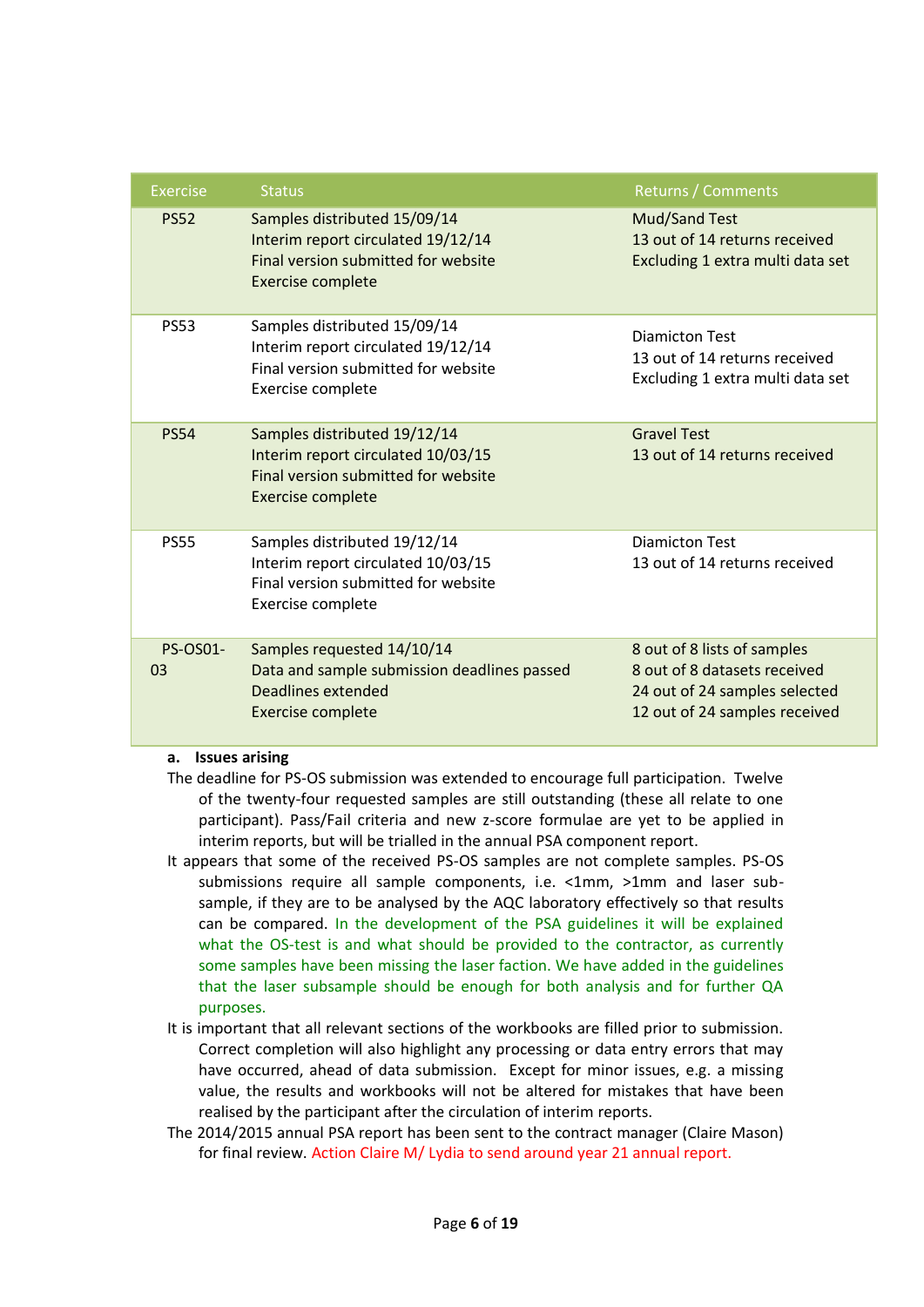| 1. Subscriptions |               |                |
|------------------|---------------|----------------|
| <b>LabCode</b>   | PS56/57/58/59 | PS-OS04/05/06  |
| PSA_2201         | 1             |                |
| PSA_2202         | 1             |                |
| PSA_2203         | $\mathbf{1}$  |                |
| PSA_2204         | 1             | $\mathbf{1}$   |
| PSA_2205         | $\mathbf{1}$  |                |
| PSA_2206         | -             | $\mathbf 1$    |
| PSA_2207         |               | $\mathbf{1}$   |
| PSA_2208         | 1             | $\mathbf 1$    |
| PSA_2209         | $\mathbf{1}$  |                |
| PSA_2210         | 1             | 1              |
| PSA_2211         | $\mathbf{1}$  | $\mathbf{1}$   |
| PSA_2212         | $\mathbf 1$   | $\mathbf 1$    |
| PSA_2213         | $\mathbf{1}$  | $\mathbf{1}$   |
| PSA_2214         | 1             |                |
| PSA_2215         | 1             | $\overline{a}$ |
| PSA_2216         | 1             |                |
| PSA_2217         | $\mathbf{1}$  |                |
| PSA_2218         | $\mathbf{1}$  |                |
| PSA_2219         |               | $\mathbf{1}$   |
|                  | 16            | 9              |

**2015-16, Year 22**

# **2. 2015-2016, Year 22 Operations**

Exercises PS56, PS57, PS58 and PS59 have been distributed in line with the 2015-2016 timetable (available on the scheme website). The deadline for PS-OS submission has been extended to increase returns. Returns and results, to date, are summarised in the table below.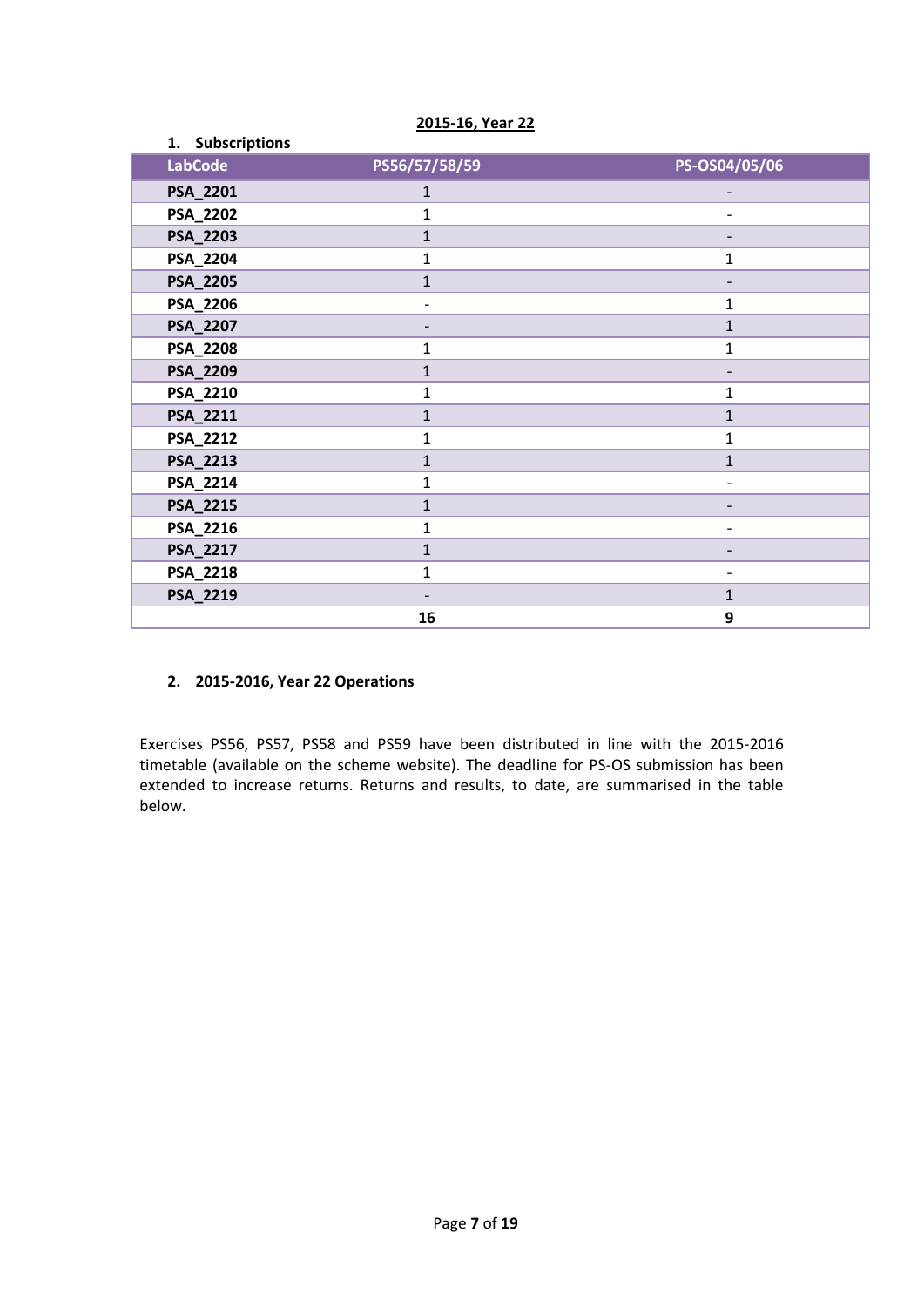| <b>Exercise</b>                  | <b>Status</b>                                                                                                                                                                                       | <b>Returns / Comments</b>                                                                                                     |
|----------------------------------|-----------------------------------------------------------------------------------------------------------------------------------------------------------------------------------------------------|-------------------------------------------------------------------------------------------------------------------------------|
| <b>PS56</b>                      | Samples distributed 13/05/15<br>Sample deadline 31/07/15<br>Interim report complete (08/09/15)<br>Exercise complete                                                                                 | Mud/Sand Test<br>16 out of 16 returns received                                                                                |
| <b>PS57</b>                      | Samples distributed 13/05/15<br>Sample deadline 31/07/15<br>Interim report in progress (08/09/15)<br>Exercise complete                                                                              | <b>Gravel Test</b><br>16 out of 16 returns received                                                                           |
| <b>PS58</b>                      | Samples to be distributed 14/10/15<br>Sample deadline 18/12/15<br>Interim Report complete (15/01/16)<br>Exercise complete                                                                           | <b>Diamicton Test</b><br>15 out of 16 returns received<br>1 email of non-participation received                               |
| <b>PS59</b>                      | Samples to be distributed 14/10/15<br>Sample deadline 18/12/15<br>Interim Report complete (15/01/16)<br>Exercise complete                                                                           | <b>Diamicton Test</b><br>15 out of 16 returns received<br>1 email of non-participation received                               |
| PS-<br><b>OS</b><br>$04 -$<br>06 | Samples requested 13/05/15<br>Data submission deadline passed (08/06/15)<br>Sample submission deadline passed<br>(31/07/15)<br>Deadlines extended<br>Analysis in progress<br><b>Exercise active</b> | 8 out of 9 lists of samples<br>8 out of 9 datasets received<br>24 out of 27 samples selected<br>24 out of 27 samples received |

# **a. Issues arising**

The deadline for PS-OS submission has been extended to encourage full participation. One out of nine datasets is still outstanding. 18 of the 24 samples received have been processed by the AQC lab and reports are in progress. The remaining 6 samples have been sent to the AQC lab.

Pass/Fail criteria and new z-score formulae were trialled in the annual (2014/2015) PSA component report and will be applied in the 2015/2016 interim reports. Pass/fail criteria for the PS-OS module were trialled on PS-OS  $01 - 03$ . The criteria will need to be altered as it puts too much emphasis on the gravel fraction and could miss more subtle differences in the sand/silt/mud fraction. After discussion with Ken Pye and Claire Mason (03/12/15) the PS-OS reports will adopt a simpler comparison of selected components e.g. sieve data, laser data, correct merging. This will be reflected in the PS-OS 04 – 06 reports due on the 29/02/16. The Feb 2016 report will help to identify where problems are occurring.

It appears that some of the received PS-OS samples are not complete samples. PS-OS submissions require all sample components, i.e. <1mm, >1mm and laser sub-sample, if they are to be analysed by the AQC laboratory effectively so that results can be compared.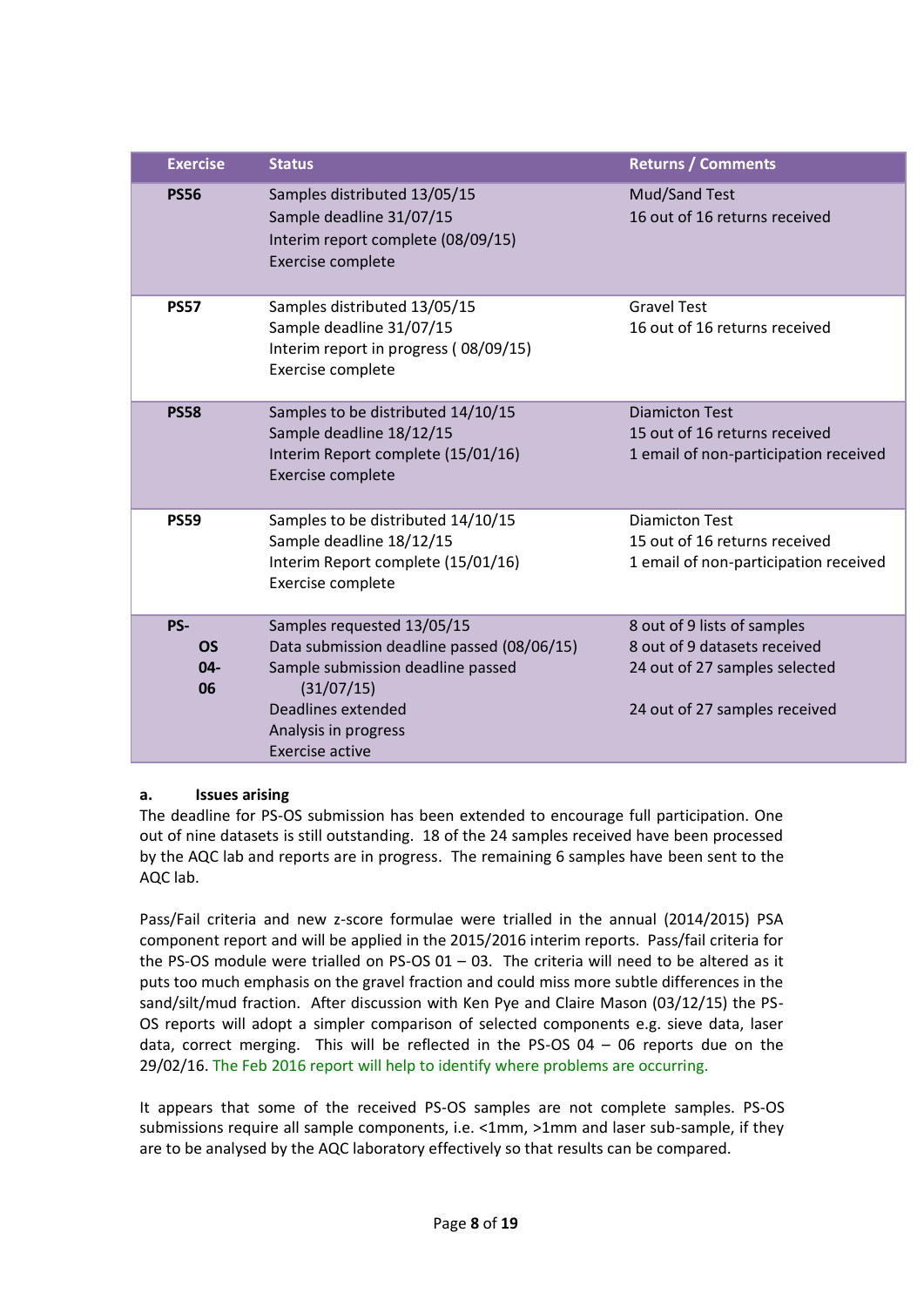It is important that all relevant sections of the workbooks are filled prior to submission. Correct completion will also highlight any processing or data entry errors that may have occurred, ahead of data submission. Except for minor issues, e.g. a missing value, the results and workbooks will not be altered for mistakes that have been realised by the participant after the circulation of interim reports.

Kenneth Pye has suggested making a few further changes to the guidance protocol:

- The current protocol states that everyone should do three measurements on three samples. This was originally done to ensure competence. The guidance should make clear that once you get a stable measurement, you only need to do one to set up and one duplicate measurement.
- The protocol should state to ensure that people don't overload their sieves.
- Some other points regarding the QA of the OS-PSA to ensure that participants know what is expected from them.
- Screening for Malvent lasers (model 3000 vs 2000): It is now better to set the grid at 2 mm for the laser if the laser can measure between 1 and 2 mm. Separation would still need to be done at 1 mm.

Myles mentioned it would be useful to know what machine has been used for analysis. Claire M said we could include a summary table of laser sizers used, but not per lab as that could be an identifiable feature.

## **Workshop**

Kenneth Pye and Claire M have performed some comparison studies with muddy samples. Kenneth is keen to use dispersants on all samples, but that introduces more variability between laboratories (that is the reason why in the past we have been keen to not have any dispersant). We can use a workshop to look at the use of dispersants again. Claire M has asked Matt Green for some more samples from the 'muddy site'. As well as interlaboratory variability another issue is the comparison with historical datasets (the dispersant will change the reference conditions). Matt is going to collect the samples today and similar as the previous workshop we will have some hands-on exercises. The workshop will involve PSA people as well as biologists as it will affect everyone. The timing of the workshop is not decided yet. We need to get the new method out first, and let people use it, then the workshop will follow this up. So probably in early 2017. Matt Green hopes to be back from his work experience gap year in Spring 2017.

## Asbestos

Claire has nearly finished her work on the asbestos issue, and the levels are very low. She is hoping to publish some of her findings. Action Claire to include a piece in the PSA guidance after her paper has been published and to email around to committee.

## Pass/Fail

We are still working on the PSA pass/fail flag. In Quasimeme this is not a static flag, but an average over three years. The flag should be on sieve or laser only, not on the merge. We will possibly use a different pass/fail next year.

## IQI tool

Graham enquired if there was a new workbook that was being produced? No, as a new draft may introduce new reference conditions. Claire M and Grant will have a teleconference next week to expand ranges where new data has become available, especially for coarser sediment types.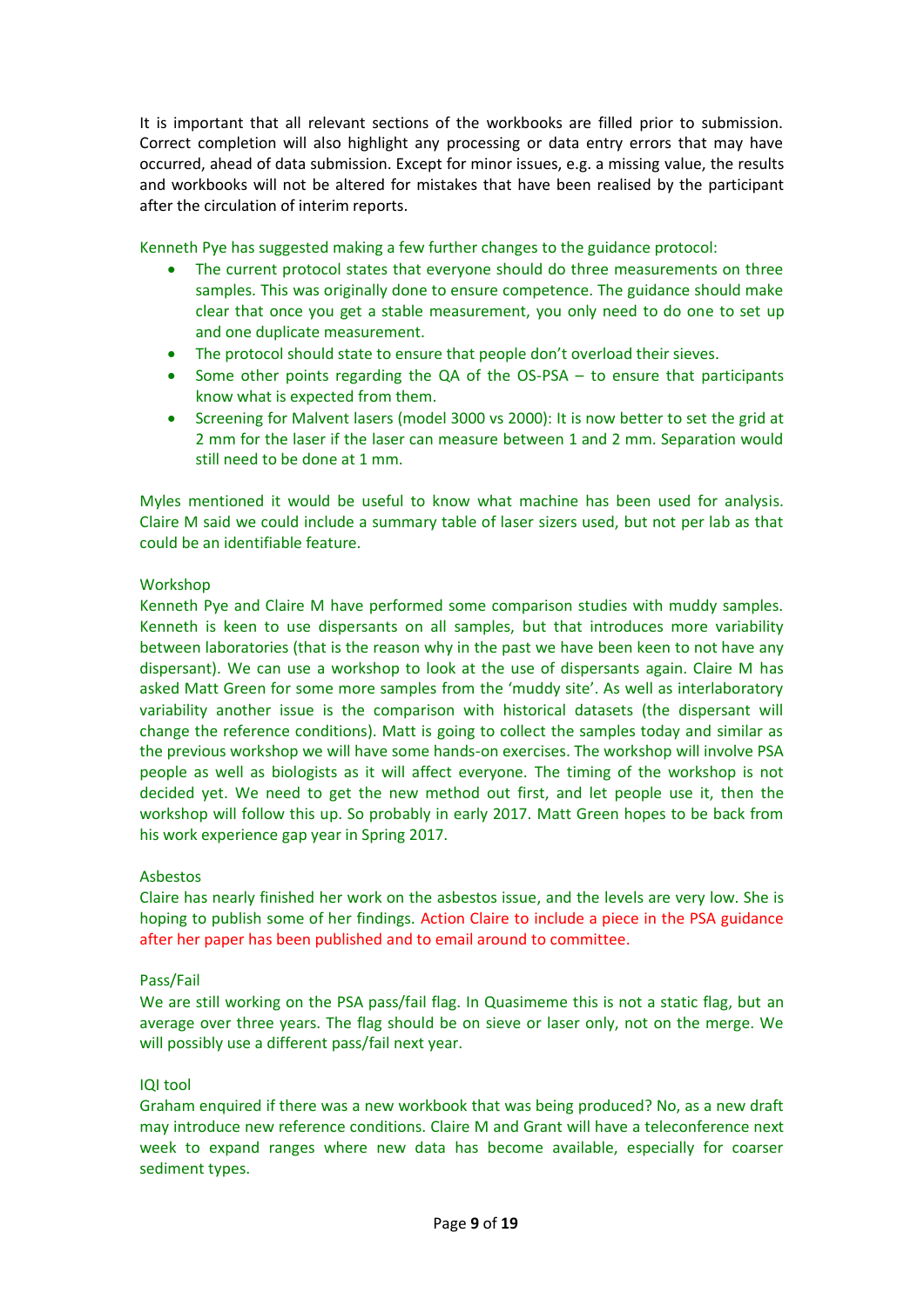## *Benthic Invertebrates update*

## **2015-16, Year 22**

| 1. Subscriptions |                          |                              |                              |
|------------------|--------------------------|------------------------------|------------------------------|
| <b>LabCode</b>   | RT49/50                  | <b>LR20</b>                  | OS59/60/61                   |
| <b>BI_2201</b>   | $\mathbf{1}$             | $\mathbf{1}$                 | $\mathbf{1}$                 |
| <b>BI_2202</b>   | $\mathbf 1$              |                              | $\mathbf{1}$                 |
| <b>BI_2203</b>   | $\mathbf{1}$             | $\overline{\phantom{a}}$     | $\mathbf{1}$                 |
| <b>BI_2204</b>   | $\mathbf{1}$             | $\mathbf{1}$                 | $\mathbf{1}$                 |
| <b>BI_2205</b>   | $\mathbf{1}$             | $\mathbf{1}$                 | $\mathbf{1}$                 |
| <b>BI_2206</b>   | $\mathbf 1$              | $\overline{\phantom{a}}$     | $\frac{1}{2}$                |
| <b>BI_2207</b>   | $\mathbf{1}$             | $\mathbf{1}$                 | $\mathbf{1}$                 |
| <b>BI_2208</b>   | $\mathbf 1$              | $\overline{\phantom{0}}$     | $\mathbf{1}$                 |
| <b>BI_2209</b>   | $\mathbf{1}$             | $\overline{\phantom{a}}$     | $\mathbf{1}$                 |
| <b>BI_2210</b>   | $\mathbf{1}$             | $\mathbf{1}$                 | $\mathbf{1}$                 |
| <b>BI_2211</b>   | $\mathbf{1}$             | $\mathbf{1}$                 | $\mathbf{1}$                 |
| <b>BI_2212</b>   | $\mathbf 1$              | $\overline{\phantom{a}}$     | $\overline{\phantom{0}}$     |
| <b>BI_2213</b>   | $\mathbf{1}$             | ٠                            | $\mathbf{1}$                 |
| <b>BI_2214</b>   | $\mathbf 1$              | $\mathbf{1}$                 | $\overline{\phantom{0}}$     |
| <b>BI_2215</b>   | $\mathbf{1}$             | $\overline{\phantom{0}}$     | $\qquad \qquad \blacksquare$ |
| <b>BI_2216</b>   | $\mathbf 1$              | $\overline{\phantom{0}}$     | $\mathbf{1}$                 |
| <b>BI_2217</b>   | $\mathbf{1}$             |                              | -                            |
| <b>BI_2218</b>   | $\mathbf 1$              | $\overline{\phantom{0}}$     | $\mathbf{1}$                 |
| <b>BI_2219</b>   | $\mathbf{1}$             | $\mathbf{1}$                 | $\mathbf{1}$                 |
| <b>BI_2220</b>   | $\mathbf{1}$             | $\overline{\phantom{a}}$     | $\mathbf{1}$                 |
| <b>BI_2221</b>   | $\overline{1}$           | $\qquad \qquad -$            | $\overline{\phantom{0}}$     |
| <b>BI_2222</b>   | 1(RT50 only)             | $\qquad \qquad \blacksquare$ | $\overline{\phantom{0}}$     |
| <b>BI_2226</b>   | $\overline{\phantom{0}}$ | $\qquad \qquad -$            | $\mathbf{1}$                 |
| <b>BI_2227</b>   | -                        | $\overline{\phantom{0}}$     | $\mathbf{1}$                 |
| <b>BI_2228</b>   | -                        | $\overline{\phantom{0}}$     | $\mathbf{1}$                 |
| <b>BI_2229</b>   | $\overline{a}$           | $\overline{\phantom{0}}$     | $\mathbf{1}$                 |
| <b>BI_2230</b>   | -                        |                              | $\mathbf 1$                  |
| BI_2231          | $\overline{\phantom{0}}$ | $\overline{\phantom{a}}$     | $\mathbf{1}$                 |
| <b>BI_2232</b>   | -                        | $\overline{\phantom{0}}$     | $\mathbf{1}$                 |
| BI_2233          | -                        | -                            | 1                            |
| <b>BI_2234</b>   |                          |                              | $\mathbf{1}$                 |
| <b>BI_2235</b>   |                          | $\mathbf{1}$                 | $\mathbf{1}$                 |
| <b>BI_2236</b>   | $\overline{\phantom{0}}$ | $\overline{\phantom{a}}$     | $\mathbf{1}$                 |
| <b>BI_2237</b>   |                          |                              | $\mathbf 1$                  |
| <b>BI_2238</b>   | -                        | $\overline{\phantom{a}}$     | $\mathbf{1}$                 |
| <b>BI_2239</b>   |                          |                              | $\mathbf{1}$                 |
| <b>BI_2240</b>   |                          |                              | $\mathbf{1}$                 |
| BI_2241          |                          |                              | $\mathbf{1}$                 |
| <b>BI_2242</b>   | -                        |                              | $\mathbf{1}$                 |
| <b>BI_2243</b>   | -                        |                              | $\mathbf{1}$                 |
| <b>BI_2244</b>   |                          |                              | $\mathbf{1}$                 |
|                  | 22                       | 9                            | 34                           |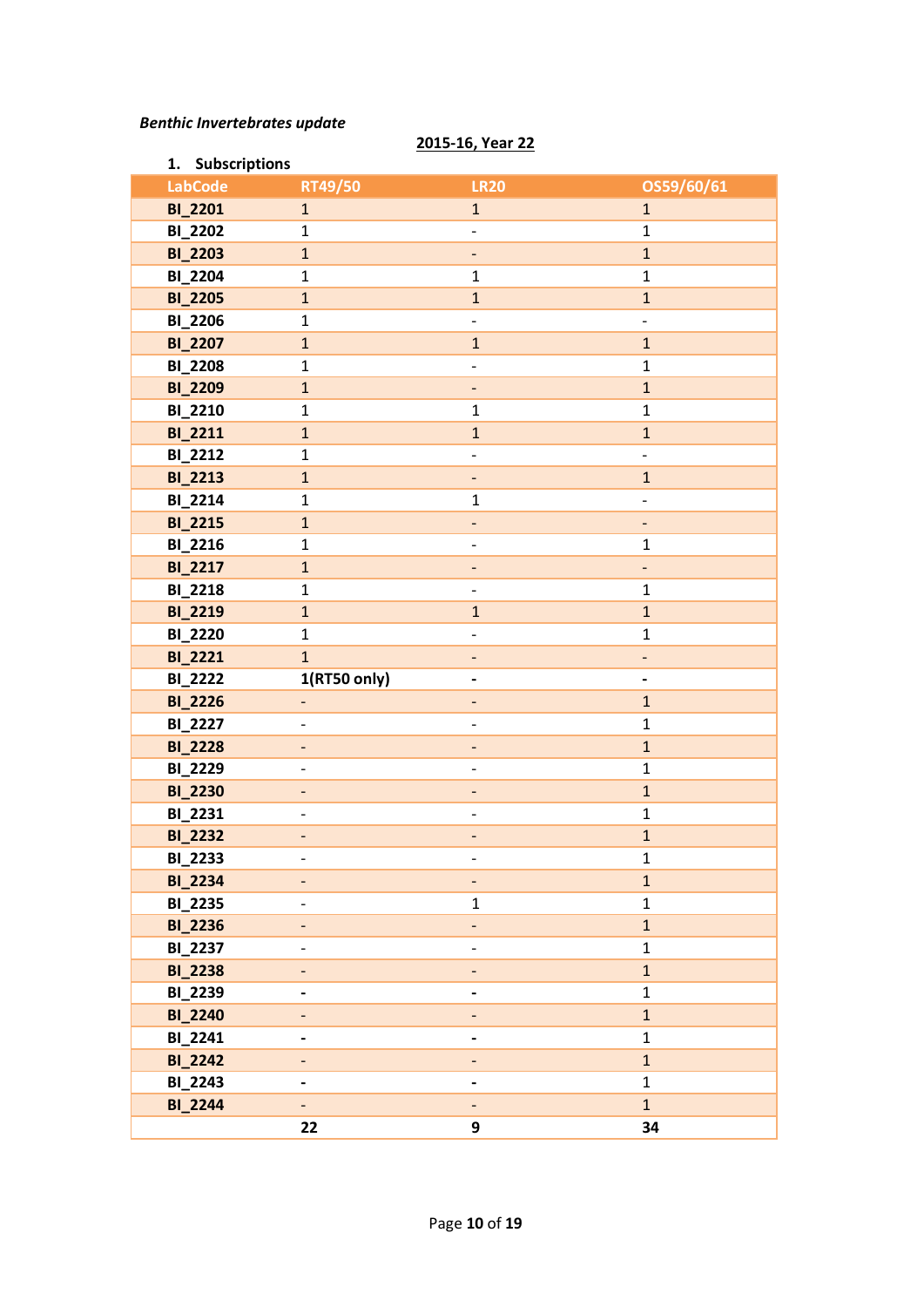# **2. 2015-2016, Year 22 Operations**

Exercises have been distributed in line with the 2015-2016 timetable (available on the scheme website). All circulations have been sent out to participants; LR20 has been completed; all other exercises remain active. Returns and results are summarised in the table below.

| <b>Exercise</b> | <b>Status</b>                                                                                                                                                                                                                                                                                                                                 | <b>Returns / Comments</b>                                                                                                                                                                                                                                                                                             |
|-----------------|-----------------------------------------------------------------------------------------------------------------------------------------------------------------------------------------------------------------------------------------------------------------------------------------------------------------------------------------------|-----------------------------------------------------------------------------------------------------------------------------------------------------------------------------------------------------------------------------------------------------------------------------------------------------------------------|
| <b>RT49</b>     | Samples distributed 27/05/15;<br>Submission deadline passed, 31/07/15;<br>Interim report circulated 19/8/15;<br>Ring Test Bulletin in progress (deadline<br>30/9/15) and should be ready by end of<br>next week. If there is a problem, the<br>deadline should be defined in the<br>report. Action Carol to include this.<br>Exercise active. | <b>General Ring Test;</b><br>19 out of 21 returns received.                                                                                                                                                                                                                                                           |
| <b>RT50</b>     | Samples distributed 09/10/15;<br>Submission deadline passed, 18/12/15;<br>Interim report circulated 7/1/16;<br>Ring test Bulletin in progress (deadline<br>$29/2/16$ ;<br>Exercise active.                                                                                                                                                    | Targeted (Amphipoda);<br>20 out of 22 returns received.<br>Myles queried the extra possible<br>participant. As the interim report had<br>already been circulated, it is tricky to do<br>this as it is unclear which laboratories talk<br>to each other. However, the participant is<br>keen to participate next year. |
| <b>LR20</b>     | Request for specimens distributed<br>08/05/15;<br>Submission deadline passed, 05/06/15;<br>Analysis / reporting complete (deadline<br>$6/7/15$ ;<br>Exercise complete.                                                                                                                                                                        | General;<br>7 out of 9 returns received, to date;<br>7 sets of samples analysed and<br>reported.                                                                                                                                                                                                                      |
| OS59-<br>61     | Samples requested 08/05/15;<br>Data submission deadline passed, 05/06/15;<br>Sample submission deadline passed,<br>31/07/15;<br>Analysis / reporting in progress (deadline<br>29/2/15 interim reports);<br>Final report due 31/3/16;<br>Exercise active.                                                                                      | 32 out of 34 lists of samples received;<br>32 out of 34 datasets received, to date;<br>91 out of 102 samples received, to<br>date (6 not expected);<br>7 samples sent for external audit;<br>57 samples analysed to date;<br>18 out of 34 sets reported to date.                                                      |

Myles queried if we should make the LR results more openly available? He is keen to go down this route. We could start in the next NMBAQC year. The information should be included in the info& application note. Action Carol to draft a paragraph to summarise the changes. We could also request that participants take it down to a further taxonomic level. Apem Ltd already has its inhouse Taxonomic Discrimination Protocol. David H to investigate with Steve (Apem Ltd) if we can create a taxonomic discrimination protocol database that can be circulated to participants for comments and get back to Myles. A subsequent workshop could then review this protocol, or it can be included for discussion in the expert workshop.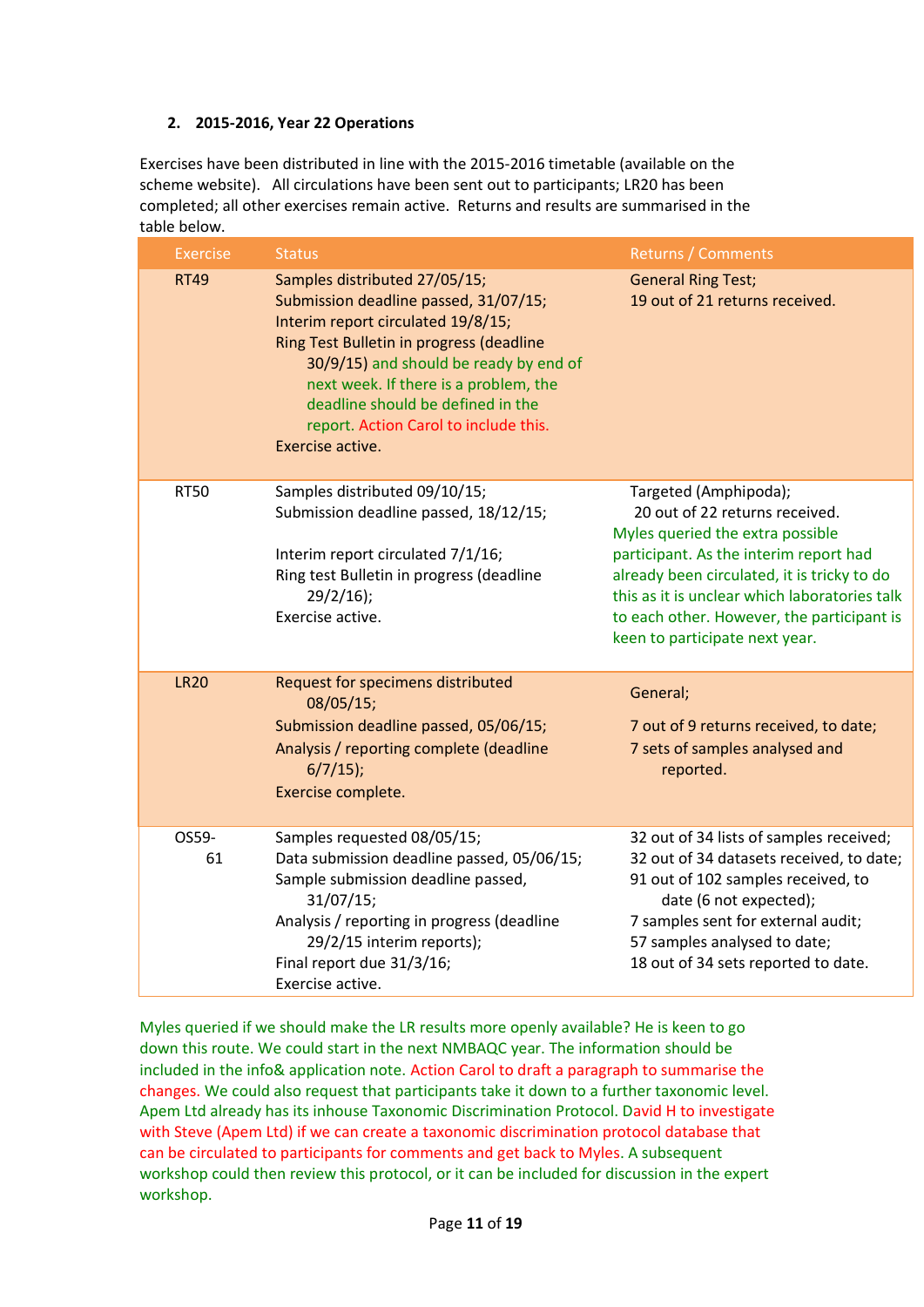## **a. Issues arising**

The deadline for data submission for some participants OS59-61 could not be met due to sampling being carried out over the summer months. It was extended for 15 participants until the end of October to allow for completion of 2015 sample by external contractors. The majority of these samples have been received, however submission of five samples are still outstanding. Six samples are not expected as no data has currently been submitted from the labs concerned despite being reminded (BI\_2210 and BI\_2219). This may have a knock on effect on the Annual Report but should not impact the component reporting, which should (if all samples are received by end of January 2016) still be completed by the end of March 2016.

# **3. Taxonomic Workshops**

APEM has provisionally booked  $10<sup>th</sup> - 14<sup>th</sup>$  October 2016 at the Dove Marine Laboratory for the 2016 Expert Workshop. We are awaiting costs from the Laboratory. We currently have Vasily Radashevsky interested in presenting an update on Spionidae, along with a number of other options.

# Grant had a query from one participant:

*The first involves the return of animals from Own Sample Submissions. Where animals are found in residues or where identified animals are deemed to be a mixture it would be most helpful if these animals could be returned to us separated by taxa. There have been occasions where we have had taxa identified as being a mixture then all of the animals returned to us in one vial. We could then not be sure which specimens had been disagreed with which doesn't help us learn where we have got things wrong. We think separating taxa found in residues or where identifications are a mixture is an essential requirement for people to be able to learn effectively from the QA process.*

Carol has already discussed this with Myles. For large samples this would be substantial more work. The specimens are not separated for ID during analysis. Where feasible we will separate the specimens.

*The second thing is that the staff here would like it if you could suggest that at some point a meeting is set up where contractors all get together to discuss issues that we have or those that come up for example in ring tests so that we can all discuss together the best way to resolve the issues so that we all move forward in the same way. This doesn't necessarily have to be a specific meeting in its own right but could be a bit of time set aside at the workshop for this sort of discussion.*

This would be helped by a more expanded LR report, see above.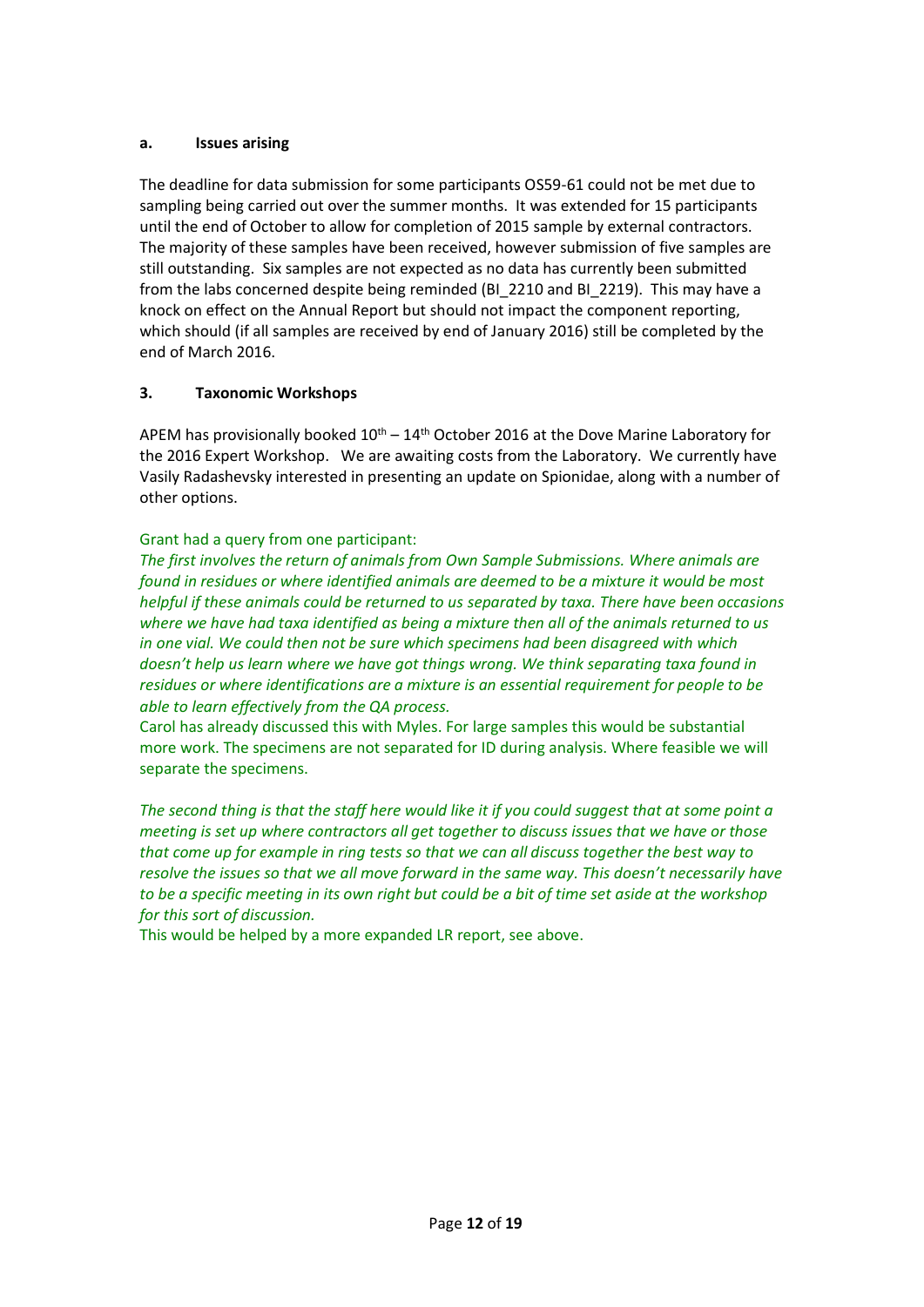|                | Year 20 (2013/2014) |              |                       |              |                       |              |                       |
|----------------|---------------------|--------------|-----------------------|--------------|-----------------------|--------------|-----------------------|
|                |                     | <b>OS53</b>  |                       | <b>OS54</b>  |                       | <b>OS55</b>  |                       |
| Lab code       | OS reported         | <b>Score</b> | <b>RA</b>             | <b>Score</b> | <b>RA</b>             | <b>Score</b> | <b>RA</b>             |
| <b>BI_2001</b> | 26 March 2015       | 100.000      | <b>None</b>           | 96.066       | <b>None</b>           | 88.889       | <b>RA outstanding</b> |
| <b>BI_2002</b> | 26 March 2015       | 85.714       | Completed 2/4/15      | 95.000       | <b>None</b>           | 99.750       | <b>None</b>           |
| <b>BI_2016</b> | 18 March 2015       | 88.213       | Completed 8/4/15      | 85.482       | <b>RA outstanding</b> | 99.608       | <b>None</b>           |
| BI_2017        | 27 March 2015       | 94.048       | <b>None</b>           | 90.323       | <b>None</b>           | 70.588       | <b>RA outstanding</b> |
| <b>BI_2019</b> | 25 March 2015       | 94.631       | <b>None</b>           | 78.431       | <b>RA outstanding</b> | 78.161       | <b>RA outstanding</b> |
| <b>BI_2023</b> | 27 March 2015       | 80.000       | Completed 29/4/15     | 94.286       | <b>None</b>           | 94.737       | <b>None</b>           |
| <b>BI_2029</b> | 25 March 2015       | 89.899       | Completed 4/6/15      | 83.706       | Completed 4/6/15      | 100.000      | <b>None</b>           |
| <b>BI_2030</b> | 18 February 2015    | 97.436       | <b>None</b>           | 95.238       | <b>None</b>           | 89.916       | Completed 16/7/15     |
| <b>BI_2033</b> | 27 March 2015       | 43.478       | <b>RA outstanding</b> | 63.768       | <b>RA outstanding</b> | 69.333       | <b>RA outstanding</b> |
| <b>BI_2046</b> | 18 March 2015       | 66.667       | Completed 18/3/15     | 97.077       | <b>None</b>           | 92.391       | <b>None</b>           |
| <b>BI_2047</b> | 30 March 2015       | 94.118       | <b>None</b>           | 40.000       | Completed 2/7/15      | 77.362       | <b>RA outstanding</b> |
| <b>BI_2048</b> | 30 March 2015       | 70.424       | <b>RA outstanding</b> | 89.384       | <b>RA outstanding</b> | 86.607       | <b>RA outstanding</b> |
| <b>BI_2056</b> | 30 March 2015       | 63.758       | <b>RA outstanding</b> | 71.795       | <b>RA outstanding</b> | 88.446       | <b>RA outstanding</b> |
| <b>BI_2058</b> | 25 March 2015       | 92.308       | <b>None</b>           | 66.667       | <b>RA outstanding</b> | 95.890       | <b>None</b>           |
| <b>BI_2059</b> | 30 March 2015       | 84.058       | <b>RA outstanding</b> | 100.000      | <b>None</b>           | 85.714       | <b>RA outstanding</b> |
| BI_2071        | 19 May 2015         | 15.942       | <b>RA outstanding</b> | 40.945       | <b>RA outstanding</b> | 49.505       | <b>RA outstanding</b> |

**\*NB – Outstanding remedial action includes 4 CMA labs that sub-contract analysis**

**Remedial Action**

Seven samples are from CMA labs, including Natural England, Environment Agency, AFBI and Natural Resources Wales. Action David H/Carol to send details about outstanding remedial actions for Myles to chase up.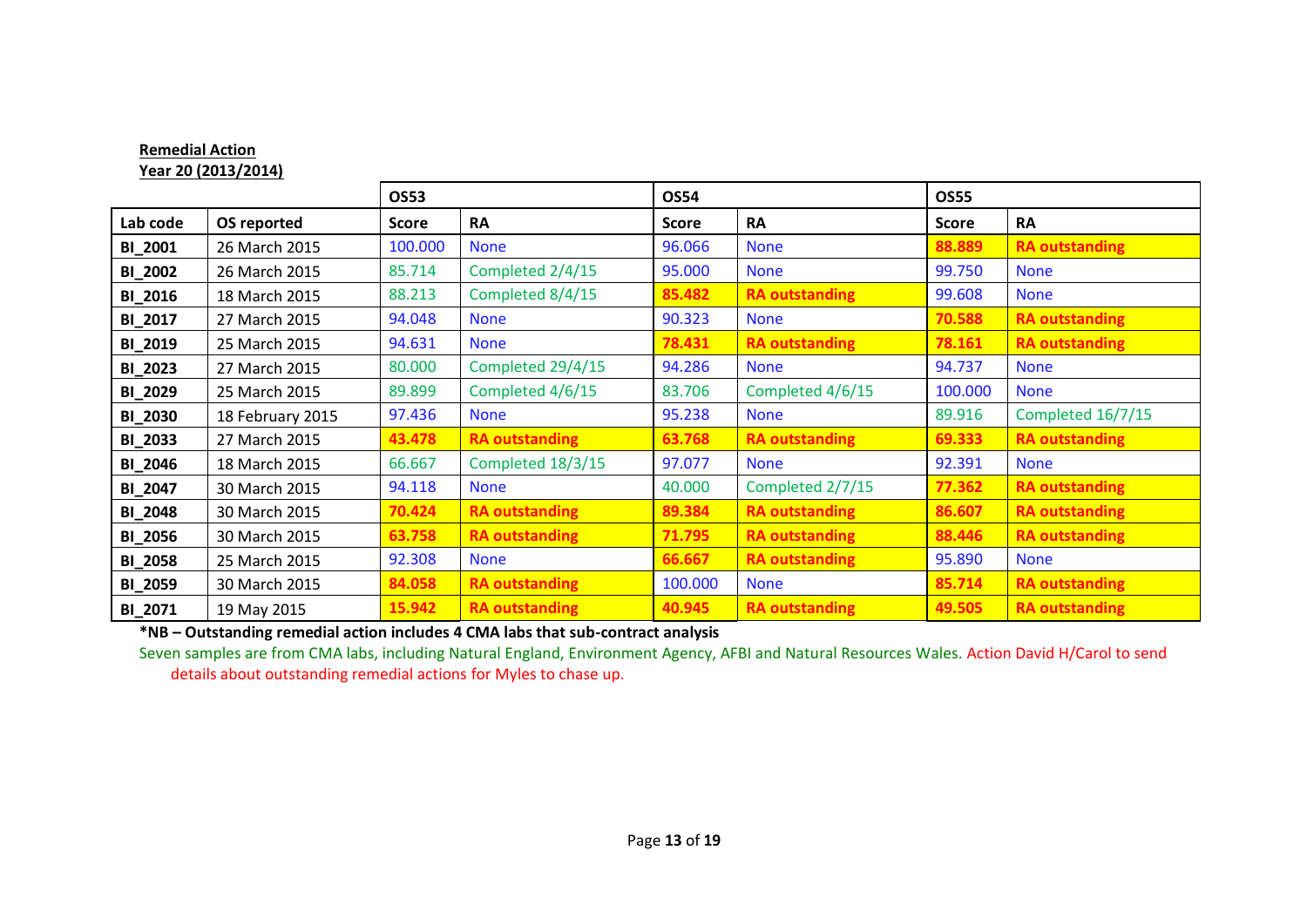| Year 2014/2015 (Year 21) |                   |              |                       |        |                       |              |                       |
|--------------------------|-------------------|--------------|-----------------------|--------|-----------------------|--------------|-----------------------|
| <b>OS56</b>              |                   |              | <b>OS57</b>           |        | <b>OS58</b>           |              |                       |
| Lab code                 | OS reported       | <b>Score</b> | <b>RA</b>             | Score  | <b>RA</b>             | <b>Score</b> | <b>RA</b>             |
| <b>BI_2106</b>           | 14 May 2015       | 72.607       | <b>RA outstanding</b> | 52.174 | <b>RA outstanding</b> | 100.000      | <b>None</b>           |
| <b>BI_2113</b>           | 24 November 2015  | 90.909       | <b>None</b>           | 88.889 | RA completed 8/12/14  | 100.000      | <b>None</b>           |
| <b>BI_2115</b>           | 23 April 2015     | 89.283       | RA completed 30/6/15  | 70.852 | RA completed 30/6/15  | 100.000      | <b>None</b>           |
| <b>BI_2118</b>           | 26 May 2015       | 98.873       | <b>None</b>           | 55.039 | <b>RA outstanding</b> | 94.118       | <b>None</b>           |
| <b>BI_2121</b>           | 26 May 2015       | 92.593       | <b>None</b>           | 78.987 | <b>RA outstanding</b> | 89.431       | <b>RA outstanding</b> |
| <b>BI_2126</b>           | 24 April 2015     | 89.320       | <b>RA outstanding</b> | 82.784 | <b>RA outstanding</b> | 78.008       | <b>RA outstanding</b> |
| <b>BI_2127</b>           | 15 May 2015       | 68.803       | <b>RA outstanding</b> | 63.106 | <b>RA outstanding</b> | 55.738       | <b>RA outstanding</b> |
| <b>BI_2128</b>           | 19 May 2015       | 76.430       | <b>RA outstanding</b> | 87.879 | <b>RA outstanding</b> | 76.471       | <b>RA outstanding</b> |
| <b>BI_2131</b>           | 24 September 2015 | 96.674       | <b>None</b>           | 93.032 | <b>None</b>           | 75.000       | <b>RA outstanding</b> |
| <b>BI_2132</b>           | 26 May 2015       | 92.860       | <b>None</b>           | 91.454 | <b>None</b>           | <b>FAIL</b>  | <b>RA outstanding</b> |
| <b>BI_2133</b>           | 29 September 2015 | 83.426       | <b>RA outstanding</b> | 94.777 | <b>None</b>           | 97.768       | <b>None</b>           |
| <b>BI_2138</b>           | 26 May 2015       | 96.104       | <b>None</b>           | 88.889 | RA completed 28/9/15  | 77.512       | RA completed 28/9/15  |

**\*NB – Outstanding remedial action includes 4 CMA labs that sub-contract analysis**

Five of these are CMA samples, all of them are from the same contractor. We need to be able to share this information with the CMA owner of the data. We can translate the fails to the dataset- we need to decide on what we would want to share or publish. Action Myles and David H to have a detailed discussion about this.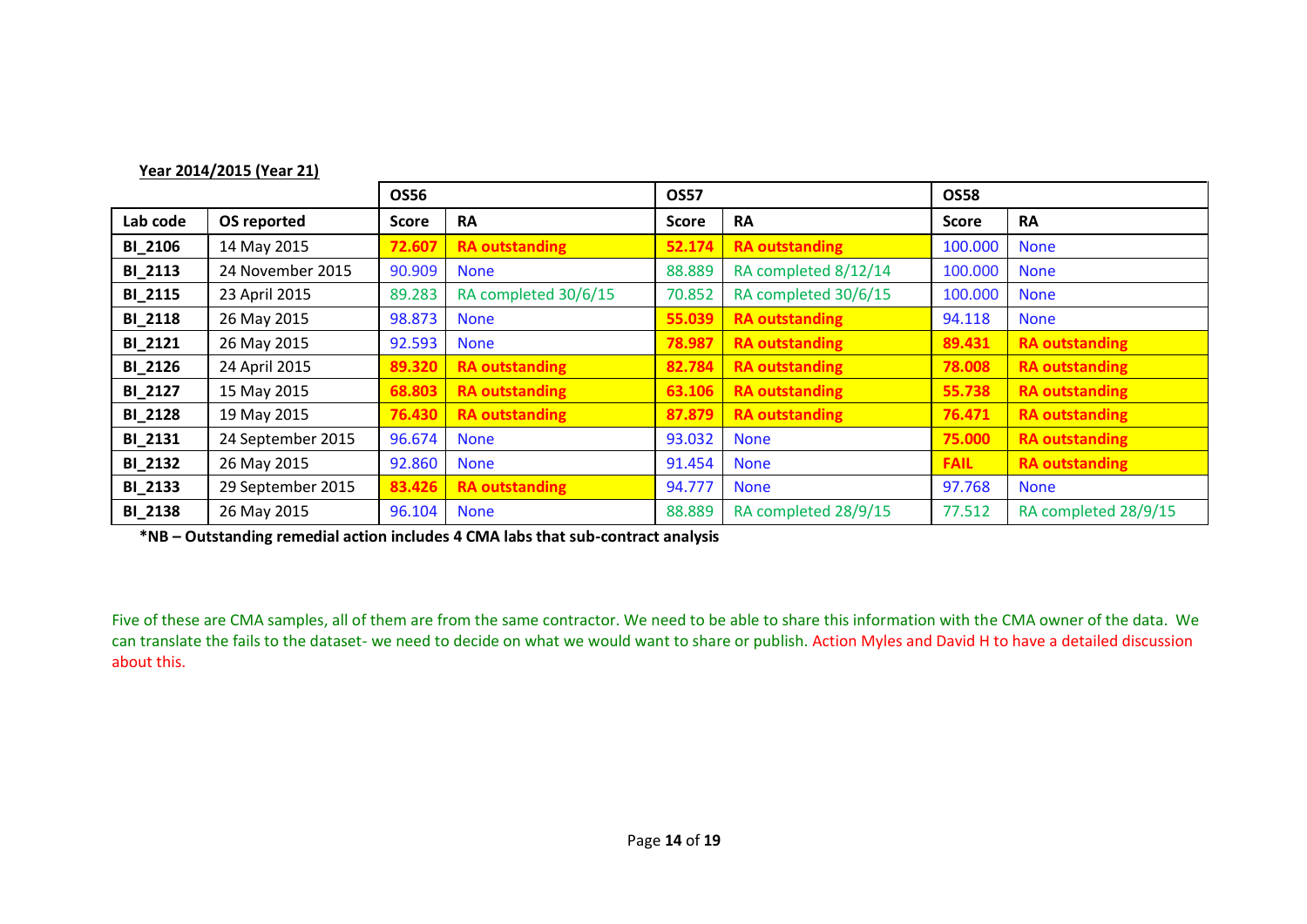Procedure for sharing CMA data supplied by non-CMA labs for their Own Samples? Can we stipulate in the OS protocol and enable these results to be shared with the CMA responsible?

Some laboratories may only have CMA samples, and if the samples are submitted as CMA samples, then the CMA should be able to know the results. However, there is an issue with this as it could mean that contractors will become more cautious with their identifications and that can cause problems when combining datasets from different contractors. We need to know the taxonomic level of identification expected for each species, and the confidence level of the identification (high- medium-low). It really depends on how the data is interpreted. David H/Carol/Myles to come up with a proposal and to trial this in the next NMBAQC year.

Also there was a Scottish ITT recently out in which the benthic data is not planned to be QA'ed by NMBAQC. Tenderers were invited to include a costed option for managing their own external AQC following the OS protocol. Action David H to send details to Myles. Post meeting note: This is a JNCC/Marine Scotland contract - It is not that NMBAQC hasn't been used, it is that additional QA is being applied to ensure that 5% of the samples gathered on the survey are quality assured and this additional QA will still conform to NMBAQC standards.

## **Macroalgae**

- 1. Macroalgal blooming/seagrass % cover, Macroalgae biomass and Marine macroalgae identification ring tests have been sent out and results are due back by 15<sup>th</sup> February.
- 2. Macroalgae/marine angiosperms contract will be re-tendered this year, and this is under discussion. The aim is to let the new contract by July 2016. The tender will be sent out to the same list of people as before, and no problems are envisaged.
- 3. Macroalgal blooming/Seagrass workshop
	- a. SEPA has come up with some money to facilitate this, at least in part. Wells Marine has been contracted to
		- i. carry out further analysis on the whole ring tests datasets for % cover estimation with a view to arriving at quadrat assessment recommendations if appropriate
		- ii. comparison of SOPs to highlight any areas of difference Action Tim to chase NIEA for their standard operating procedures.
		- iii. to refine the programme for a workshop with the module manager.
	- b. It is intended to hold the workshop in early summer 2016, dates and location tbc. Action Clare / Paul B to discuss to have the workshop in Wales.
- 4. Saltmarsh still to be discussed with the EA. There was not much take-up for the workshop last time, it was only SEPA. Tim said there is interest out there, especially from the natural heritage people, but they are hard to nail down.
- 5. ISO17043 no further progress, but will get back to this.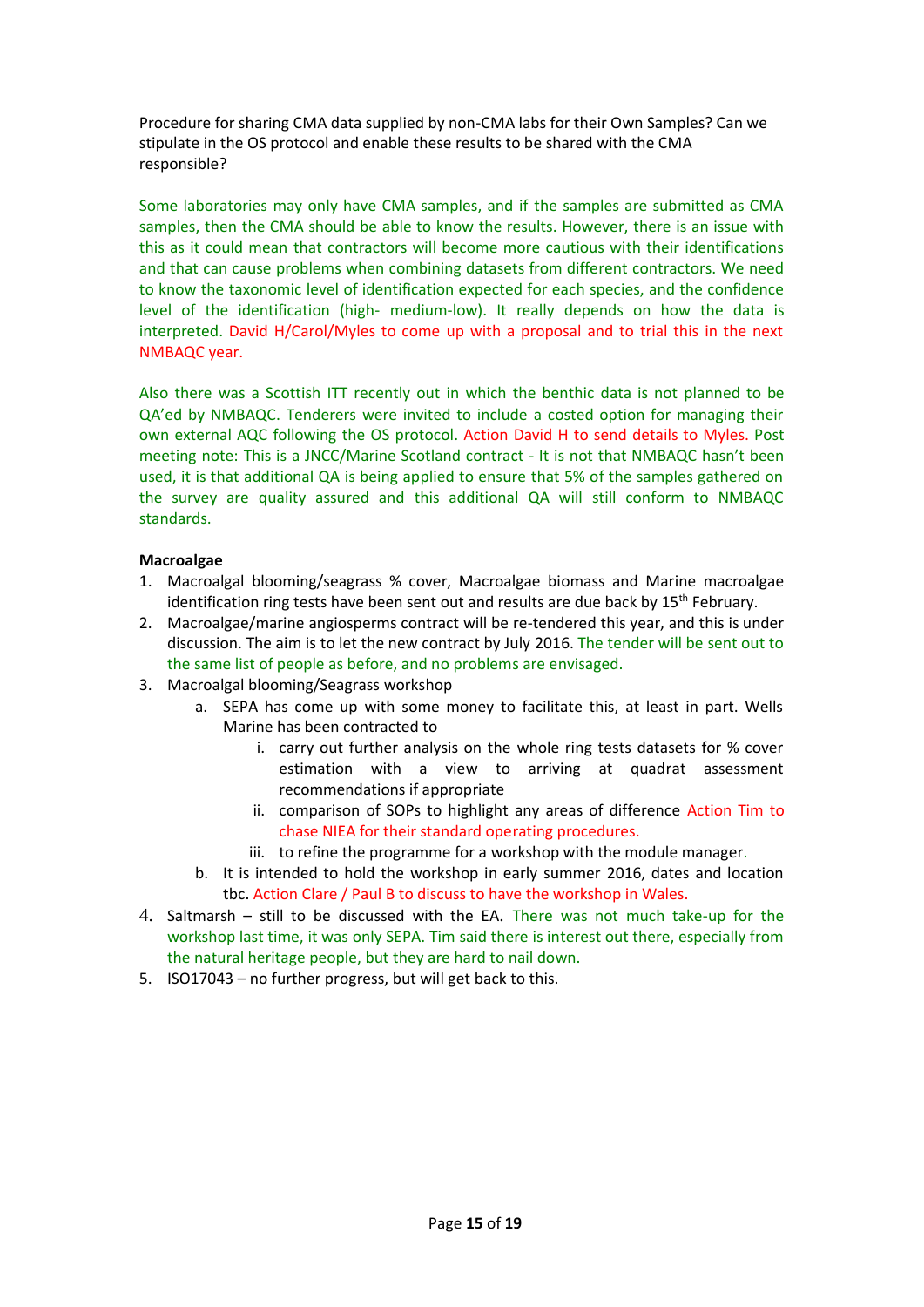# **Contractor's update Thomson Ecology**

# *Fish update*

| <b>Laboratory Code</b> | <b>Fish Reverse Ring Test</b> | <b>Fish Ring Test</b> |
|------------------------|-------------------------------|-----------------------|
| $F_2201$               |                               | Υ                     |
| F 2202                 | Υ                             |                       |
| F 2203                 | Ÿ                             |                       |
| F_2204                 | Υ                             |                       |
| $F_2$ 205              | Y                             |                       |
| F 2206                 | Υ                             |                       |
| F 2207                 | Υ                             |                       |
| F_2208                 | Υ                             |                       |
| F 2209                 |                               | Υ                     |
| $F_2$ 2210             | Υ                             |                       |
| $F_2211$               | Υ                             |                       |
| $F_2212$               | Υ                             | Υ                     |
| F 2213                 | Υ                             | Υ                     |
| F 2214                 | Υ                             | Υ                     |
| F 2215                 | Y                             |                       |
| $F_2216$               | Ý                             | Y                     |
| F_2217                 | Y                             |                       |
| $F_2218$               | Υ                             |                       |
| F_2219                 |                               | Υ                     |
| $F_2220$               | Υ                             | Υ                     |
| F 2221                 | Ý                             | Υ                     |
| F_2222                 |                               | Ý                     |
| F 2223                 | Υ                             |                       |
| F 2224                 |                               | Υ                     |
| F_2225                 | Υ                             | Υ                     |
| $F_2226$               | Υ                             | Υ                     |
| $F_2$ 2227             | Υ                             |                       |
| F_2228                 |                               | Υ                     |
| $F_2$ 2229             |                               | Υ                     |
| F_2230                 | Υ                             |                       |
| $F_2231$               | Υ                             |                       |
| <b>Total</b>           | 24                            | 15                    |

**2015 / 2016 Participation**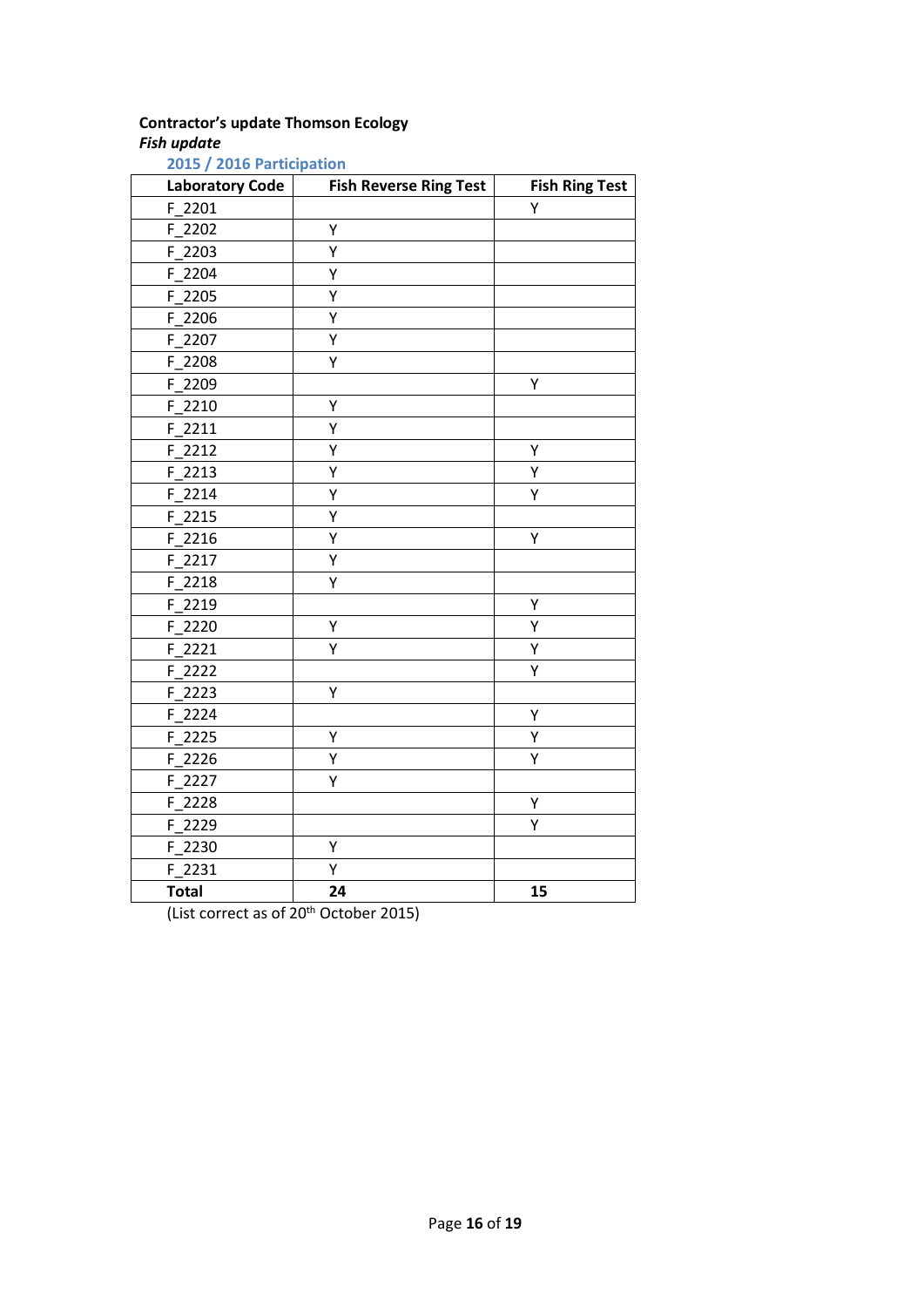| <b>Progress on circulations</b> |                                                                                                                                                                                          |                                                                                                                                     |
|---------------------------------|------------------------------------------------------------------------------------------------------------------------------------------------------------------------------------------|-------------------------------------------------------------------------------------------------------------------------------------|
| <b>Exercise / Report</b>        | Event / Date                                                                                                                                                                             | <b>Notes</b>                                                                                                                        |
| F_RRT07                         | Protocol and request for<br>specimens to be<br>distributed<br>07-09-15. Completed.<br>Specimen submission<br>deadline 11-12-15.<br>Completed.<br>Bulletin deadline 11-03-<br>16 Pending. | Fifteen fish taxa to be<br>from Northwest<br>European waters<br>(CSEMP samples<br>where appropriate).<br>Only one set arrived late. |
| <b>F_RT09</b>                   | Distribution of samples<br>04-12-2015. Completed.<br>Results deadline 05-02-<br>2016. Pending.<br><b>Bulletin deadline</b><br>12/02/16                                                   | General Fish Ring Test -<br><b>Assorted Fish Taxa</b><br>(fifteen taxa).                                                            |
| <b>Annual Report</b>            | Bulletin deadline 31-03-<br>16.                                                                                                                                                          | Annual Report-<br>detailing exercises<br>and results from<br>RRT and RT<br>exercises.                                               |

The article for the IFM quarterly magazine is due for the winter edition. This is advertising the fish component and the exercises.

There have been a few comments on the photographs of the exercises this year, and everyone who has provided comments was thanked. This has now been resolved by a photographic protocol.

Grading of the fish ring test was also discussed, but the idea was not to penalise people, but help to improve quality of data. The grading should not be done on the reverse ring test to avoid easily identifiable fish to be sent in. There should be an agreed set of terms e.g. 'participating' versus 'doing extremely well'. Laboratories should put measures in place to improve each year. We would want feedback from the labs to ensure we are striking the right balance and how best to grade the ringtest.

# **Zooplankton update**

SAHFOS will be running another ring test in the next NMBAQC year, we are just getting everything together now.

# **AOB**

## *ISO 17043*

This is the standard about running proficiency testing schemes. There are certain areas where we don't meet the required criteria, especially regarding documentation control and how to deal with complaints. The latter will now be included in the next info and application note. Action Clare S to look into this further.

## *Year 20 and 21 annual reports*

*Please send all comments on the Year 20 report to Astrid by the end of the week.*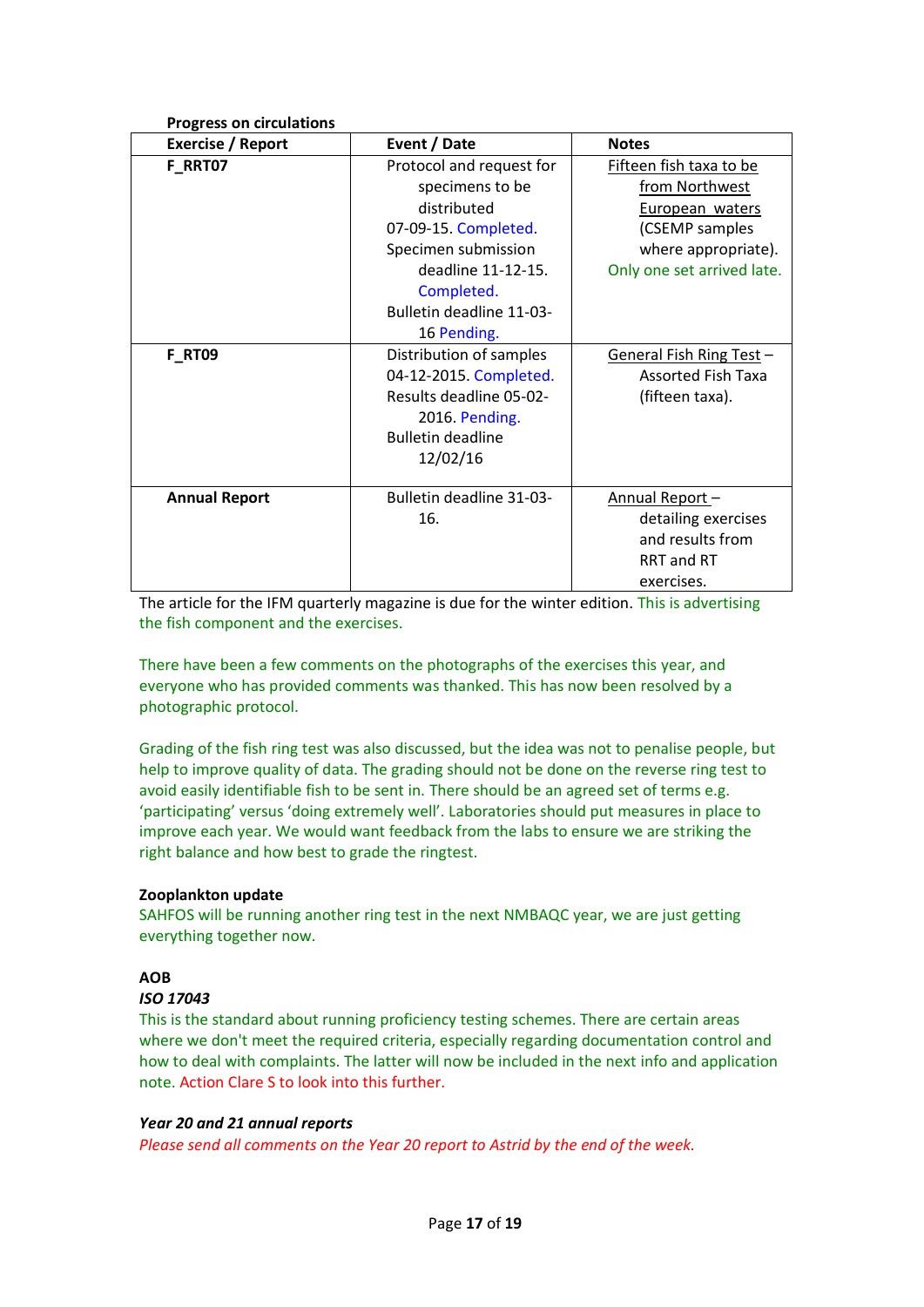## *Pass/fail criteria*

*Jim proposed that he thought it would be good to have some form of 'result' for participants in the fish ring test, as all participants would be working on comparable material. We should not have pass/fail criteria for the reverse ring test, as it could lead to some labs simply submitting easily identifiable fish.*

*Whilst it is important that there is some differentiation between those labs doing 'well' in the ring tests from those that are 'beginning/ developing' and from those that are doing 'badly'. Would it be possible to have a score based on some form of running average over, for example, the previous three years? This may be a better and fairer indicator than annual pass/fail criteria, and labs joining up would know they won't have their quality ranked in the short term. It should then also (hopefully) minimise year-to-year changes in the criteria they achieve*

*One other thing in terms of scoring is that the scoring criteria (is used for pass/fail) may be better aimed at capturing major errors (i.e. incorrect species identification). For example, if someone identified 'species X' to 'genus', they are still correct, but just not as accurate as they could have been. However, they were not incorrect. Also, if someone makes a minor typo or used a junior synonym (which can be in some reference guides) they are not incorrect in their species identification per se, just not as accurate as they could have been.*

*Additionally, is it better to have simple "pass/fail" criteria or would there be benefits from having other outcomes (e.g. highly competent / competent / failed / new participant)? Claire Mason added that it must also be clear what the implications of a fail flag means if we were to join up with Quasimeme. For Quasimeme, a lab is deemed a fail if it receives fails in three years' worth of ring tests. Also for them all data goes into Merman, whereas our data does not go into one joined up dataset. The participants need to know when there is a query with their data. If the flag of a dataset is not attached to it, it doesn't mean anything.*

*Clare Scanlan is keen to standardise this more broadly within NMBAQC, as the ring tests are broadly similar, as well as the ID tests.* 

*In the discussion it was mentioned that the pass/ fail criteria all seemed very complicated. Also, if laboratories want to pass, they could just put their most experienced analyst on it, and the results would not reflect the laboratory as a whole.*

*We should have standardised and agreed levels, e.g.*

| excellent    |
|--------------|
| good         |
| acceptable   |
| participated |
|              |

*The pass/fail criteria are only valid for CSEMP datasets. However, it makes it look like we are an accreditation scheme, which we are not. We have to formulate this very carefully, e.g. 'The pass/fail criteria can be used as indicators for performance'. It should be clear that these are training exercises only.* 

For both the macro-algal component as well as the fish component it was discussed that it *would be difficult to set a pass/fail on own samples, and therefore the pass/fail criteria had been set for the macro-algae ringtest only and Jim is keen to develop similar criteria for the Fish ring test. For the Benthic invertebrate own sample categories are used- and there is a procedure on what to do with certain results. Action Myles to look at David H. remedial action document. Action Astrid to send the remedial action document to Myles.*